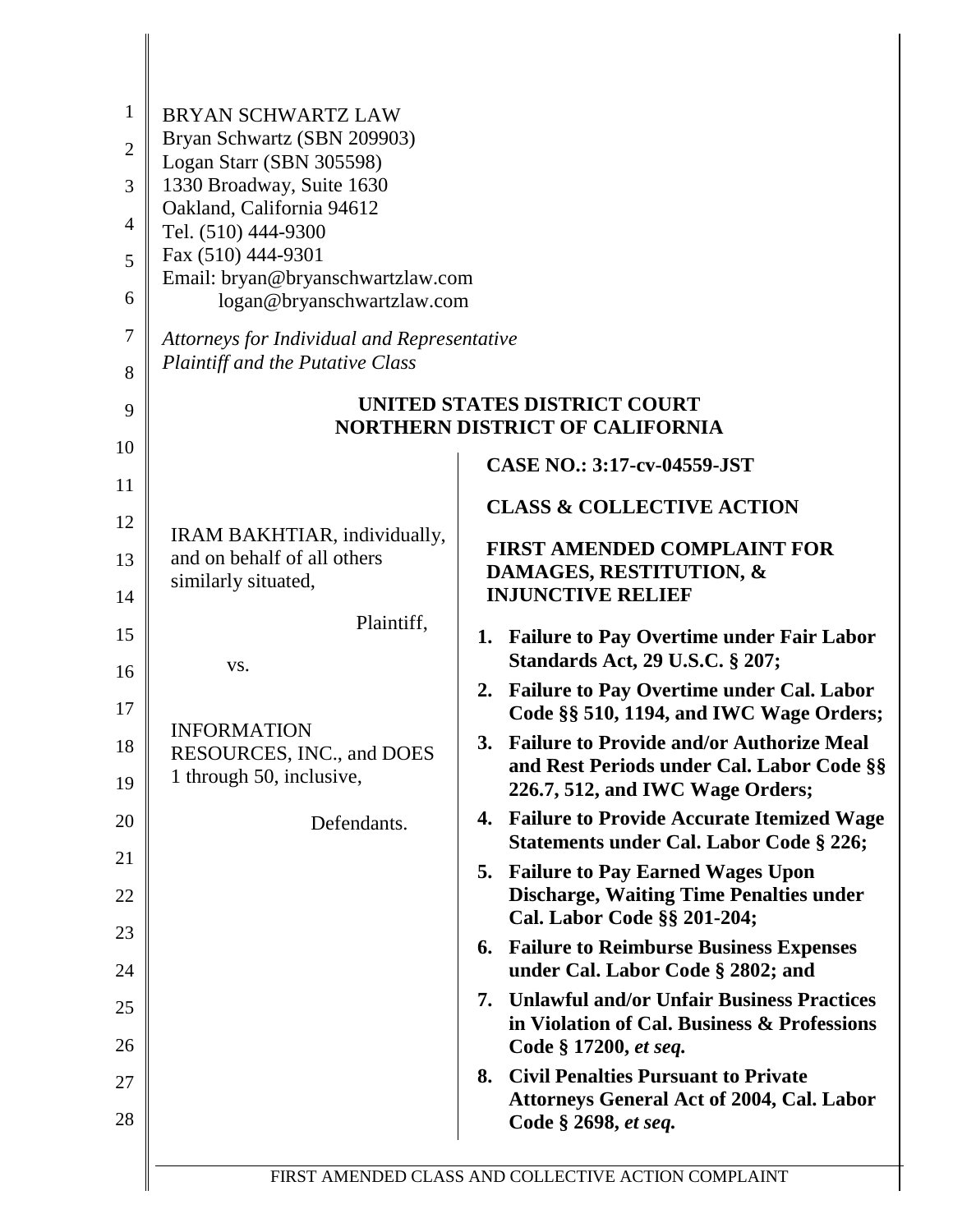9

10

11

12

13

14

15

16

17

18

19

20

21

22

23

24

25

26

27

1

2

#### **I. PRELIMINARY STATEMENT**

1. This is a collective and class action brought by Plaintiff Iram Bakhtiar on her own behalf and on behalf of the proposed Collective and California Classes identified below. Plaintiff and the putative Class Members are or were employed by Defendant Information Resources, Inc. (hereinafter, "IRi") as Client Service Managers, Client Solutions Managers, Client Service Analysts, Client Service Consultants, and other similar, non-management positions (collectively, "Client Service Managers").

2. As Client Service Managers, Plaintiff and the putative Class Members are and were non-exempt employees under federal and state wage and hour laws, and should have been classified as such and should have received overtime pay consistent with the requirements of these laws. These employees are similarly situated under the Fair Labor Standards Act ("FLSA"), 29 U.S.C. § 216(b), and California Code of Civil Procedure § 382.

3. The Collective Class is made up of all persons who are or have been employed by IRi as Client Service Managers in the United States within three years prior to this action's filing date through the date of final disposition of this action (the "Collective Class Period").

4. The California Class is made up of all persons who are or have been employed by IRi as Client Service Managers in the State of California within four years prior to this action's filing date through the date of final disposition of this action (the "California Class Period").

5. The California Penalties Subclass is made up of all California Class Members who are currently employed by IRi or were employed by IRi at some point within the year prior to this action's filing date through the date of final disposition of this action.

6. The California Waiting Time Penalties Subclass is made up of all California Class Members who no longer work for IRi and have not worked for IRi for more than 72

2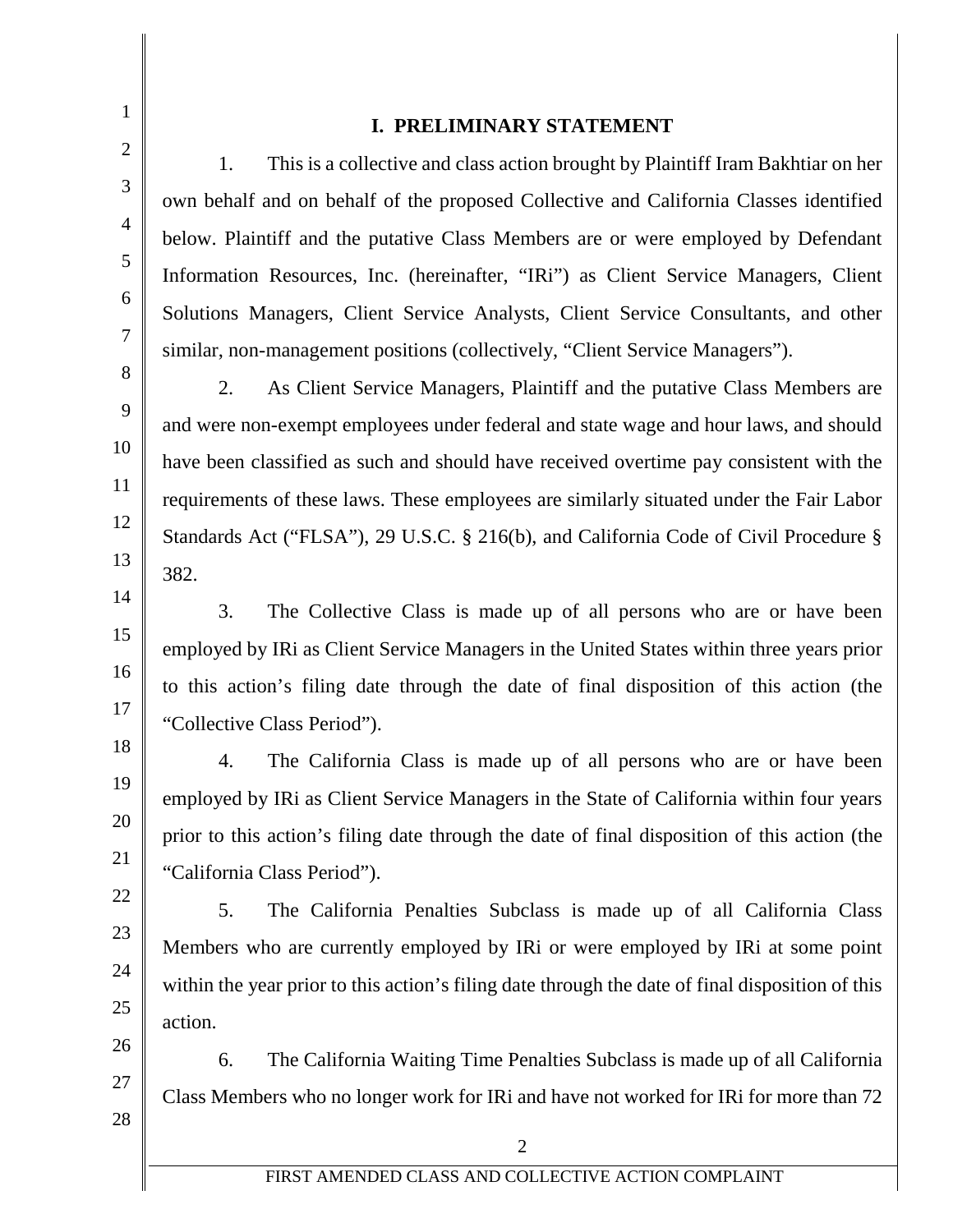1

25

24

26

27

28

hours within three years prior to this action's filing date through the date of final disposition of this action.

7. During the Collective Class Period and the California Class Period, IRi failed to pay appropriate overtime compensation to each member of the Collective Class and California Class as required by federal and state law. Plaintiff seeks relief for the California Class pursuant to applicable state law, rules, regulations, and Wage Orders of the Industrial Welfare Commission ("IWC"). The relief sought is to remedy IRi's failure to: pay appropriate overtime compensation, provide or authorize meal and rest periods, reimburse business expenses, and provide accurate itemized wage statements, in addition to restitution, interest, liquidated damages, penalties, and injunctive relief.

#### **II. THE PARTIES**

8. Individual and Representative Plaintiff Iram Bakhtiar resides in Sunnyvale, California. Ms. Bakhtiar worked remotely for IRi's San Francisco, California office as a Client Service Manager (holding the titles Client Service Manager, Client Solutions Manager, and Client Service Analyst at various points) for the E. & J. Gallo Winery account, from June 2011, until September 27, 2016, when IRi terminated her employment. Plaintiff Bakhtiar brings her claims on behalf of herself and the California and Collective Classes. A written consent form for Plaintiff Bakhtiar is attached as Exhibit A.

9. Defendant Information Resources, Inc. is a Delaware corporation with its principal place of business in Illinois. IRi is a market research company which offers business intelligence and analysis, with an emphasis on the consumer packaged goods industry, to clients in California, throughout the United States, and worldwide. On information and belief, IRi is wholly owned by New Mountain Capital LLC, a private equity firm.

10. Defendants Does 1-50, inclusive, are sued herein under fictitious names. Their true names and capacities are unknown to Plaintiff. When their true names and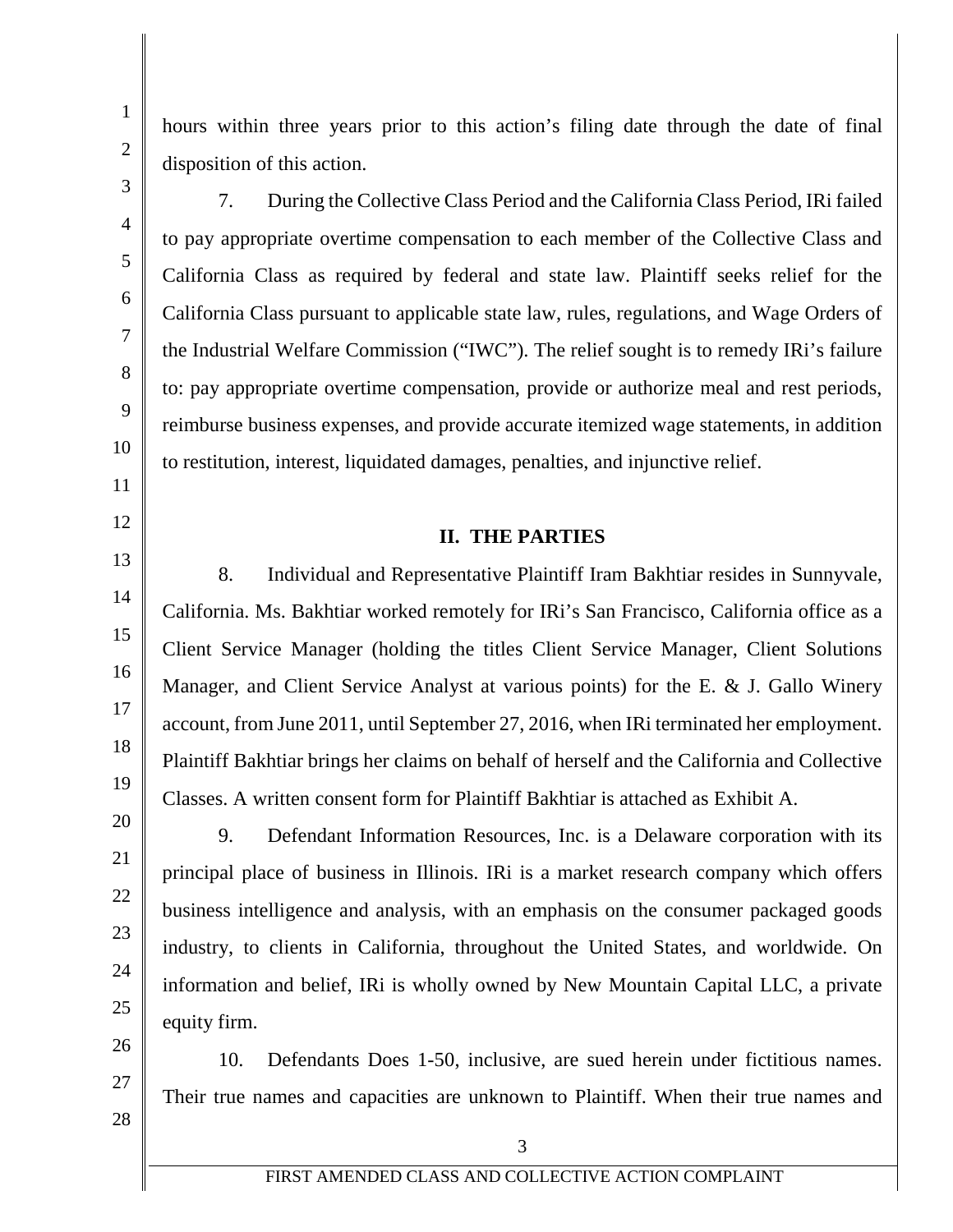24

22

23

## 25

26

27

28

# 14. IRi is a global leader in providing consumer, shopper, and retail market intelligence, forecasting, and consulting services to its business clients. IRi's core business

**IV. DESCRIPTION OF ILLEGAL PAY PRACTICES**

is supplying market research data and analysis of that data to its clients in the consumer

events giving rise to the claims set forth herein occurred in this district.

capacities are ascertained, Plaintiff will amend this complaint by inserting their true names and capacities herein. Plaintiff is informed and believes and thereupon alleges that each of the fictitiously-named Defendants is responsible in some manner for the occurrences herein alleged, and that the damages of Plaintiff and the putative Class Members herein alleged were proximately caused by such Defendants.

Defendants herein was at all times relevant to this action the agent, employee,

representative partner, and/or joint venture of the remaining Defendants and was acting

within the course and scope of the relationship. Plaintiff is further informed, believes, and

thereon alleges that each of the Defendants herein gave consent to, ratified and authorized

**III. JURISDICTION AND VENUE**

this case is brought under the FLSA, 29 U.S.C. § 207 and 216(b). The representative

Plaintiff has signed a consent form to join this lawsuit, attached hereto as Exhibit A. This

Court also has supplemental jurisdiction over Plaintiff's state-law claims pursuant to 28

of California pursuant to 28 U.S.C. § 1391(b)(1) and (2), because Defendant resides in

this district, as defined in 28 U.S.C.  $\S$  1391(c)(2), and because a substantial part of the

12. This Court has subject matter jurisdiction pursuant to 28 U.S.C. § 1331, as

13. Venue is proper in the United States District Court for the Northern District

the acts alleged herein to the remaining Defendants.

11. Plaintiff is informed, believes, and thereon alleges that each of the

1

- 12
- 
- 14
- 
- 

U.S.C. § 1367.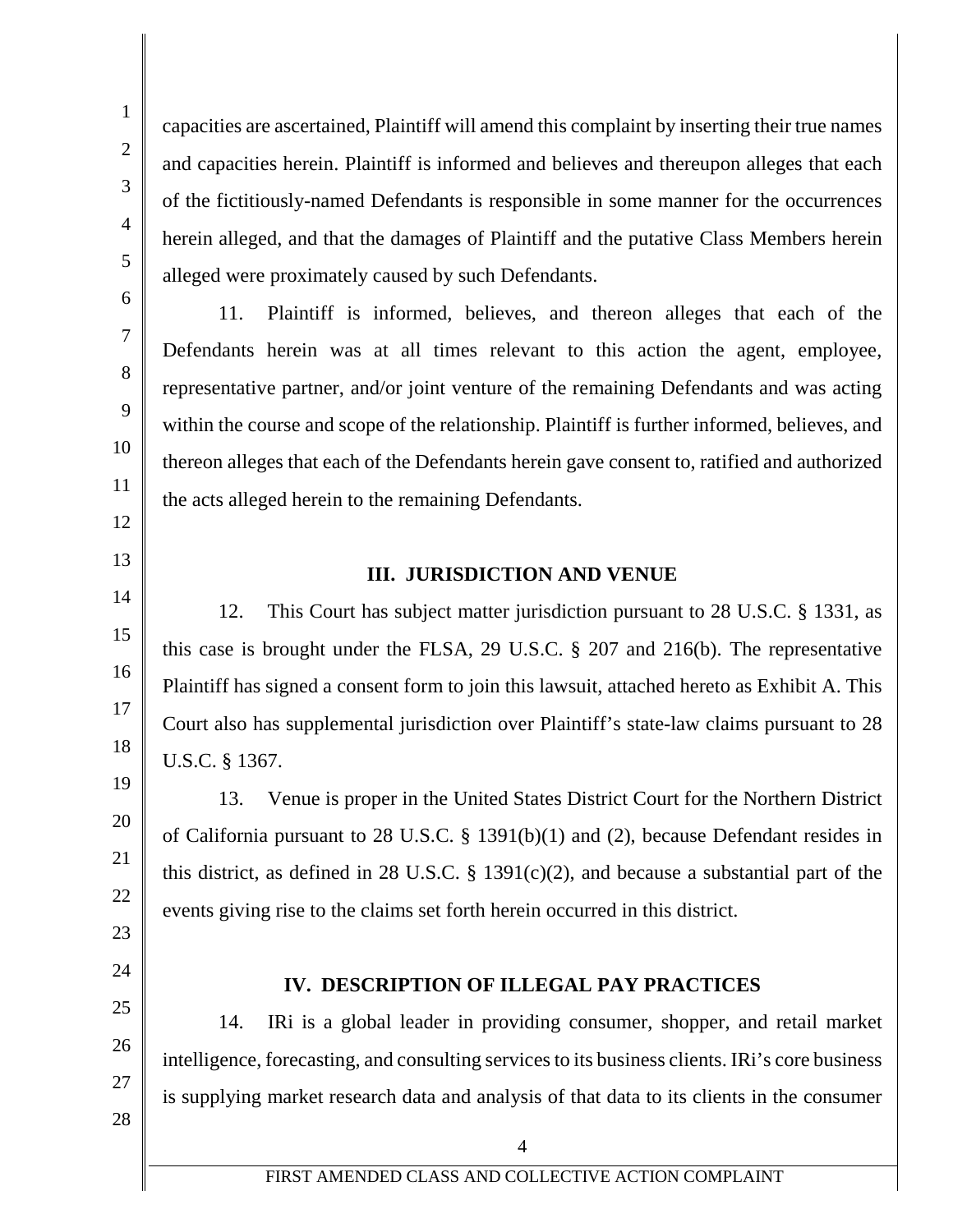24

21

22

23

25

26

27 28

packaged goods, retail, healthcare, and other industries. IRi counts over one thousand consumer packaged goods manufacturers and retailers as clients worldwide.

3

15. IRi's Client Service Managers serve a basic customer service role as the initial point of contact for its business clients. Each Client Service Manager is assigned to a client account, and larger client accounts may have multiple Client Service Managers assigned to them. Client Service Managers' primary duties include fielding inquiries from clients concerning IRi's products and services, opening tickets with IRi's data analysis and technical support personnel, assisting with education and training on how to use IRi's software tools, and checking that the clients are receiving the correct and most recent market research from IRi's data analysis personnel.

16. Client Service Managers thus operate as intermediaries between IRi's technical personnel and the clients to improve the clients' ability to understand and use the data and analysis provided by those technical personnel. However, Client Service Managers do not manage IRi's client accounts or provide clients with strategic advice concerning their business. In short, Client Service Managers assist in delivering IRi's core product  $-i.e.,$  market research  $-$  to its business clients and in promoting the clients' ability to effectively use that product.

17. Client Service Managers' primary duties involve routine mental and clerical work, dictated by detailed policies and guidelines enforced by IRi. Client Service Managers field questions from clients concerning IRi's various software tools for retrieving market research reports and a range of other technical support issues. For instance, a client would contact the Client Service Manager if the IRi web portal is down, if the data is not refreshing, it a report will not print, or if the data contains formatting errors. Client Service Managers may be able to resolve basic inquiries, but frequently will open a support ticket with the appropriate team at IRi for them to follow up to resolve the client's concerns.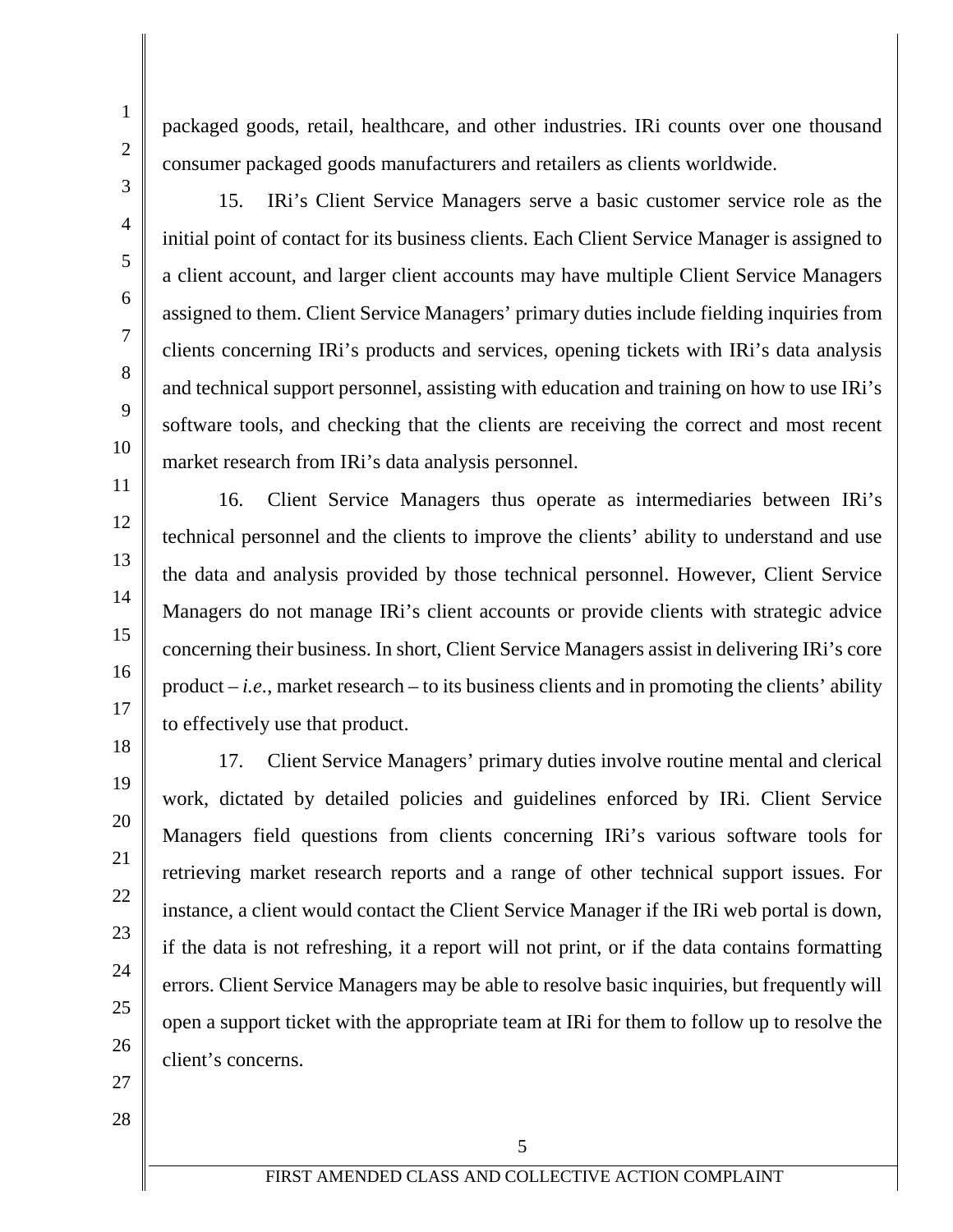18. Client Service Managers also assist with training clients to use IRi's software tools as "helping hands" in conjunction with IRi's Client Insights personnel (who serve an account manager role), who run these training sessions.

4

1

2

3

5

6

7

8

9

10

11

12

13

14

15

16

17

18

19

20

21

22

23

24

25

26

27

19. Client Service Managers also check the market research data before it is delivered to the client by confirming, *inter alia*: that the client is receiving all categories of data for which they subscribed, that the correct geographic areas are included, that the data is temporally continuous for the period requested, that the names of brands, products, and locations are spelled correctly, and that the formatting is correct. When Client Service Managers discover such errors in the data, they contact the appropriate support team to resolve the issue. Client Service Managers also perform similar checks after the data is delivered to the client to confirm that there are no issues with the reports as viewed by the client through the IRi web portal.

20. Client Service Managers are subject to detailed performance and timeliness goals based on the accuracy of the data delivered to the client and delivering that data according to IRi's mandated deadlines, in addition to the requirement that Client Service Managers timely respond to all client inquiries and promptly open tickets when necessary. All Client Service Managers within a particular "vertical" (market category) were required to meet the same delivery deadlines, as delay in delivery of data to one client within a vertical would delay the delivery of data to all clients within that same vertical.

21. Client Service Managers attend weekly "touch base" meetings run by Client Insights (IRi's account managers). Client Service Managers attended these meetings for the purpose of updating the client on the status of support tickets or other concerns raised by the client over the course of the week. The Client Insights supervised the work of Client Service Managers and advised them as to how to update the clients in these meetings.

22. In addition to supervision by Client Insights, the work of Client Service Managers is supervised by management-level Client Service Consultants and Vice-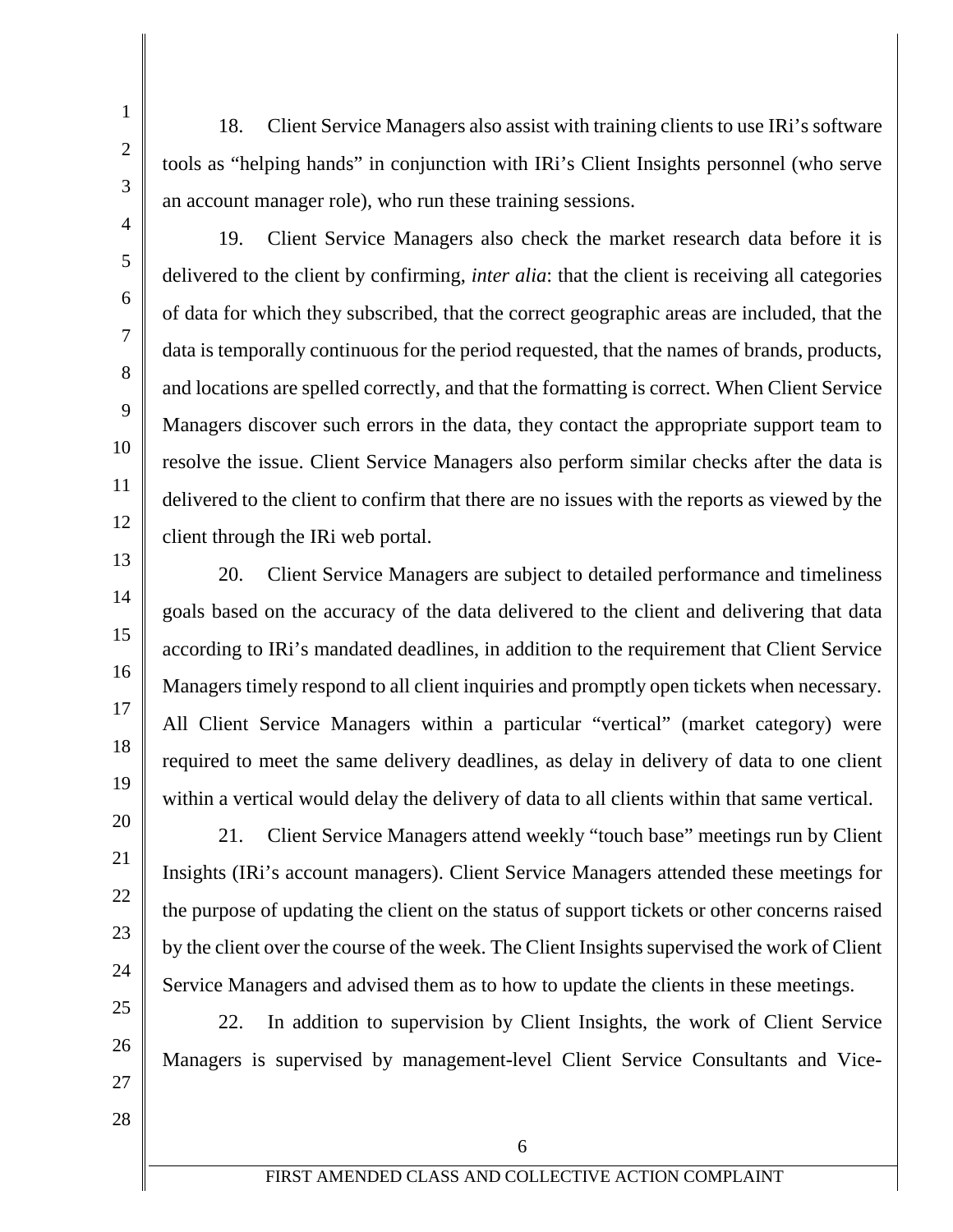15

16

17

18

19

20

21

22

23

24

25

26

27

President-level Client Service Principals, who are ultimately responsible for each client account.

23. IRi's Client Service Managers are not required to have any kind of certification, specialized training, or a particular academic degree. Rather, job candidates should have a college degree in any subject and may have relevant work experience in marketing or related fields. IRi provides extensive training to new hires as to its policies and procedures for client communication and review of IRi reports.

24. Client Service Managers are not administrators of IRi's general business operations and they set no overarching policies for IRi or for the individual clients' accounts.

25. Client Service Managers do not sell products or services to IRi's clients.

26. Client Service Managers do not supervise any subordinate employees at IRi. 27. IRi's Client Service Managers are assigned such a high volume of work that, as a practical matter, Client Service Managers routinely work beyond eight hours in a day and over 40 hours in a week to complete the assigned tasks and keep up with client inquiries. Client Service Managers customarily work 50 to 60 hours per week, or more, to timely complete their assignments.

28. IRi does not provide Client Service Managers with itemized wage statements detailing the hours worked by each Client Service Manager, although, on information and belief, IRi asks each Client Service Manager to record the hours actually worked each pay period.

29. Client Service Managers rarely have the opportunity to take uninterrupted, off-duty meal or rest breaks, and IRi has no policies in place to provide such breaks to Client Service Managers or to pay premiums when such breaks are missed.

30. The Client Service Manager's role at IRi is limited to client service and support, providing the client with a familiar point of contact to field inquiries and ensure that those inquiries reach the appropriate personnel at IRi. Client Service Managers'

28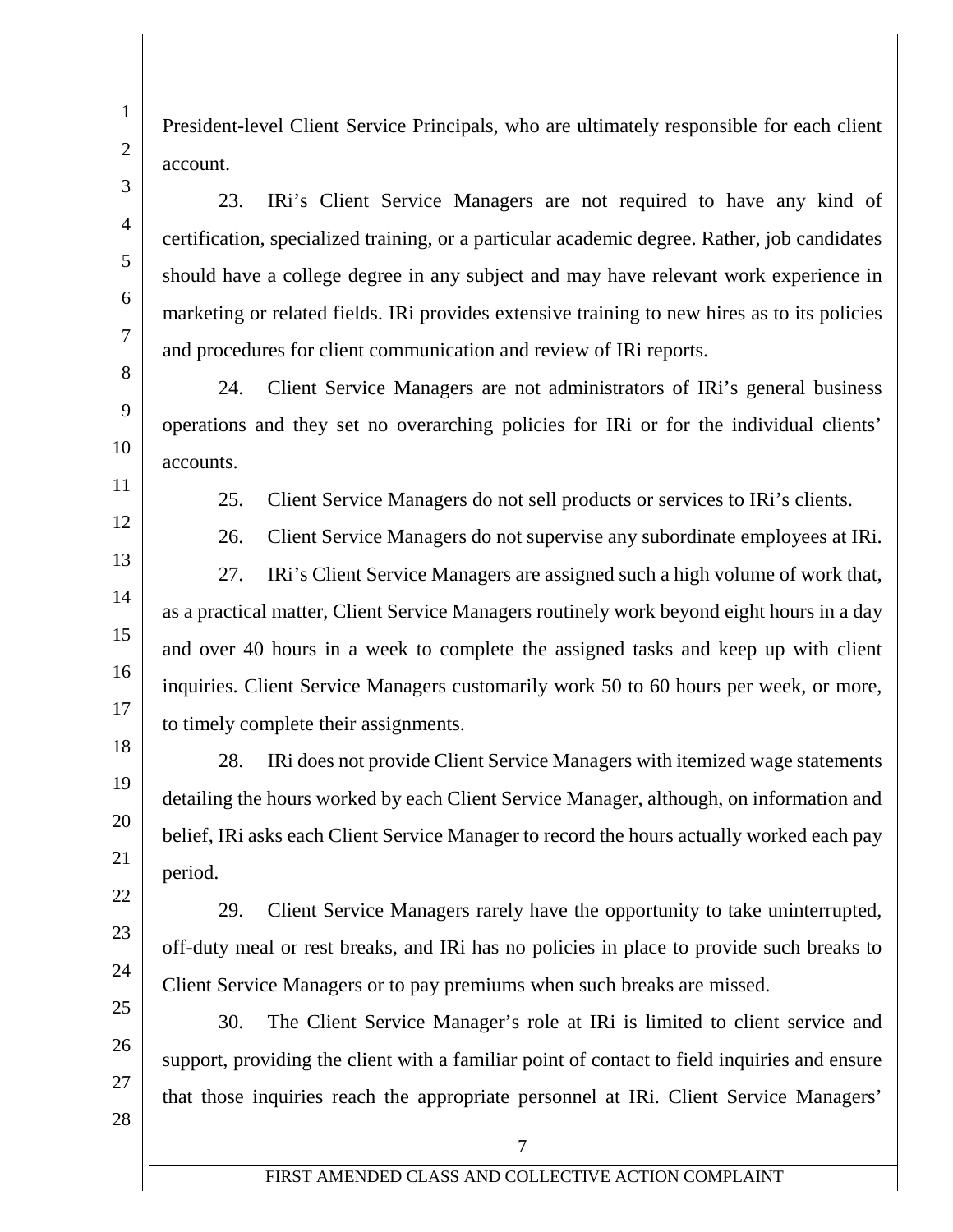review of reports generated for the clients is focused on ensuring that the client is getting the information it purchased and identifying obvious errors or omissions in that information. In providing client support and reviewing client data, Client Service Managers adhere to IRi's detailed guidelines and do not exercise discretion or independent judgment with respect to advising the client concerning its business strategy.

#### **V. COLLECTIVE ACTION ALLEGATIONS**

31. Plaintiff brings this action on behalf of herself and other employees similarly situated as authorized under the FLSA, 29 U.S.C. § 216(b). The employees similarly situated are:

**Collective Class**: All persons who are or have been employed by IRi as Client Service Managers including Client Solutions Managers, Client Service Consultants, Client Service Analysts, and other similar, non-management positions, within the United States at any time from three years prior to the filing of the initial Complaint through the final disposition of this case.

32. Upon information and belief, IRi suffered and permitted Plaintiff and the Collective Class to work more than 40 hours per week without appropriate overtime compensation.

33. IRi's unlawful conduct has been widespread, repeated, and consistent.

34. Upon information and belief, IRi knew that Plaintiff and the Collective Class performed work that required overtime pay. IRi has operated under a scheme to deprive these employees of appropriate overtime compensation by failing to properly compensate them for all hours worked.

35. Upon information and belief, IRi misclassified Plaintiff and members of the Collective Class as "exempt" from federal and state overtime laws. IRi misrepresented to these employees that they were "exempt" and therefore were not entitled to overtime pay for hours worked in excess of 40 per week.

28

26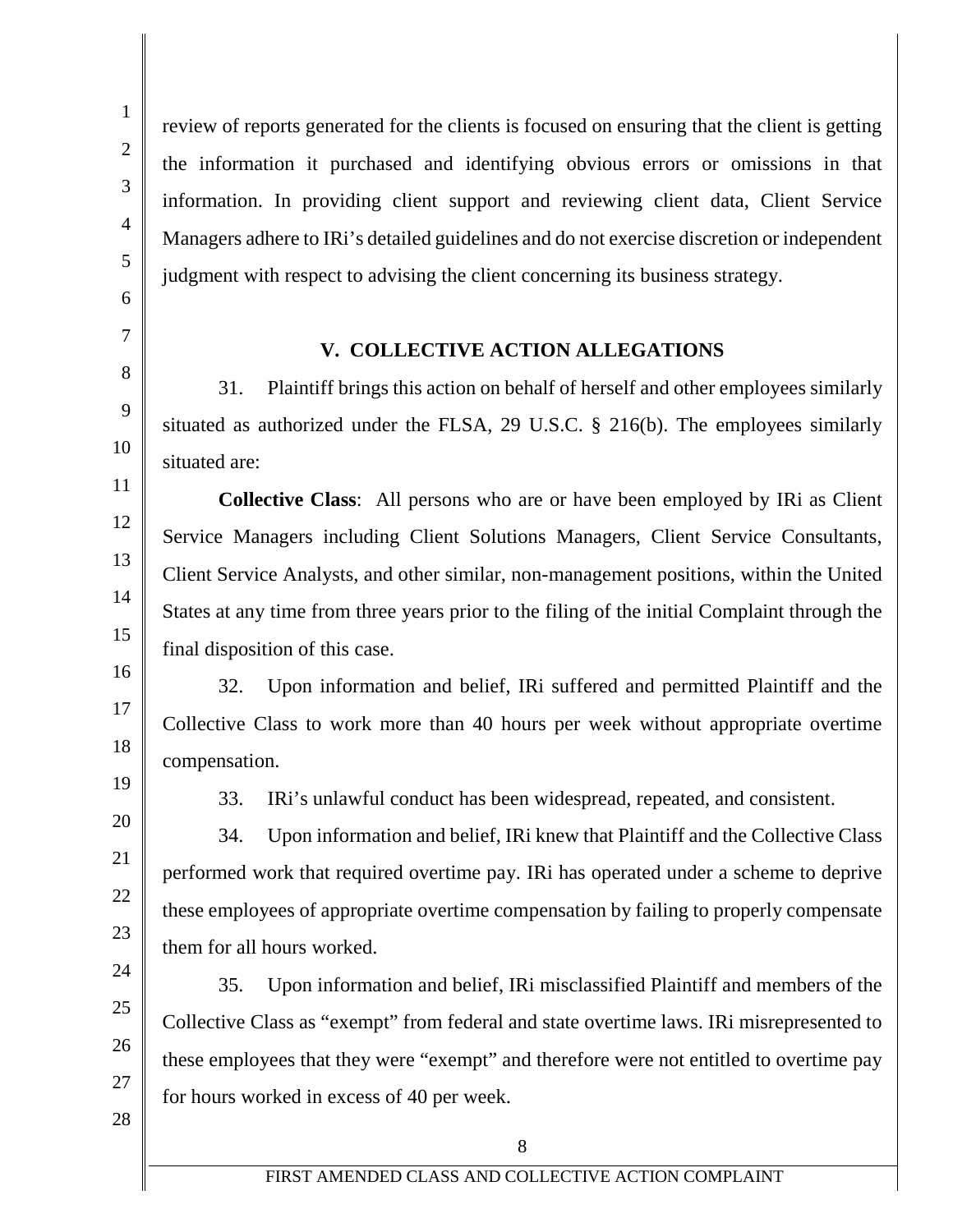36. IRi's conduct, as set forth in this Complaint, was willful and in bad faith, and has caused significant damages to Plaintiff and the Collective Class.

1

2

3

4

5

6

7

8

9

10

11

12

13

14

15

16

17

18

19

20

21

22

23

24

25

26

27

28

37. IRi is liable under the FLSA for failing to properly compensate Plaintiff and the Collective Class, and as such, notice should be sent to the Collective Class. There are numerous similarly situated current and former employees of IRi who have been denied overtime pay in violation of the FLSA who would benefit from the issuance of a Courtsupervised notice of the present lawsuit and the opportunity to join in the present lawsuit. Those similarly-situated employees are known to IRi and are readily identifiable through IRi's records.

#### **VI. CLASS ACTION ALLEGATIONS**

38. Plaintiff, on behalf of herself and the California Class, alleges and incorporates by reference the allegations of the preceding paragraphs.

39. Plaintiff brings all claims alleged herein under California law as a class action pursuant to Federal Rule of Civil Procedure 23 on behalf of all persons who worked for IRi in California as Client Service Managers (including Client Solutions Managers, Client Service Consultants, Client Service Analysts, and other similar, non-management positions) during the Class Period. Plaintiff seeks to pursue her claims on behalf of the following defined Class and Subclasses:

**Proposed California Class:** All persons who are or have been employed by IRi as Client Service Managers including Client Solutions Managers, Client Service Consultants, Client Service Analysts, and other similar, non-management positions, within the State of California at any time from four years prior to the filing of the initial Complaint through the final disposition of this case.

**Proposed California Penalties Subclass:** All California Class Members who are or have been employed by IRi at any time within the year prior to the filing of the initial Complaint through the final disposition of this case.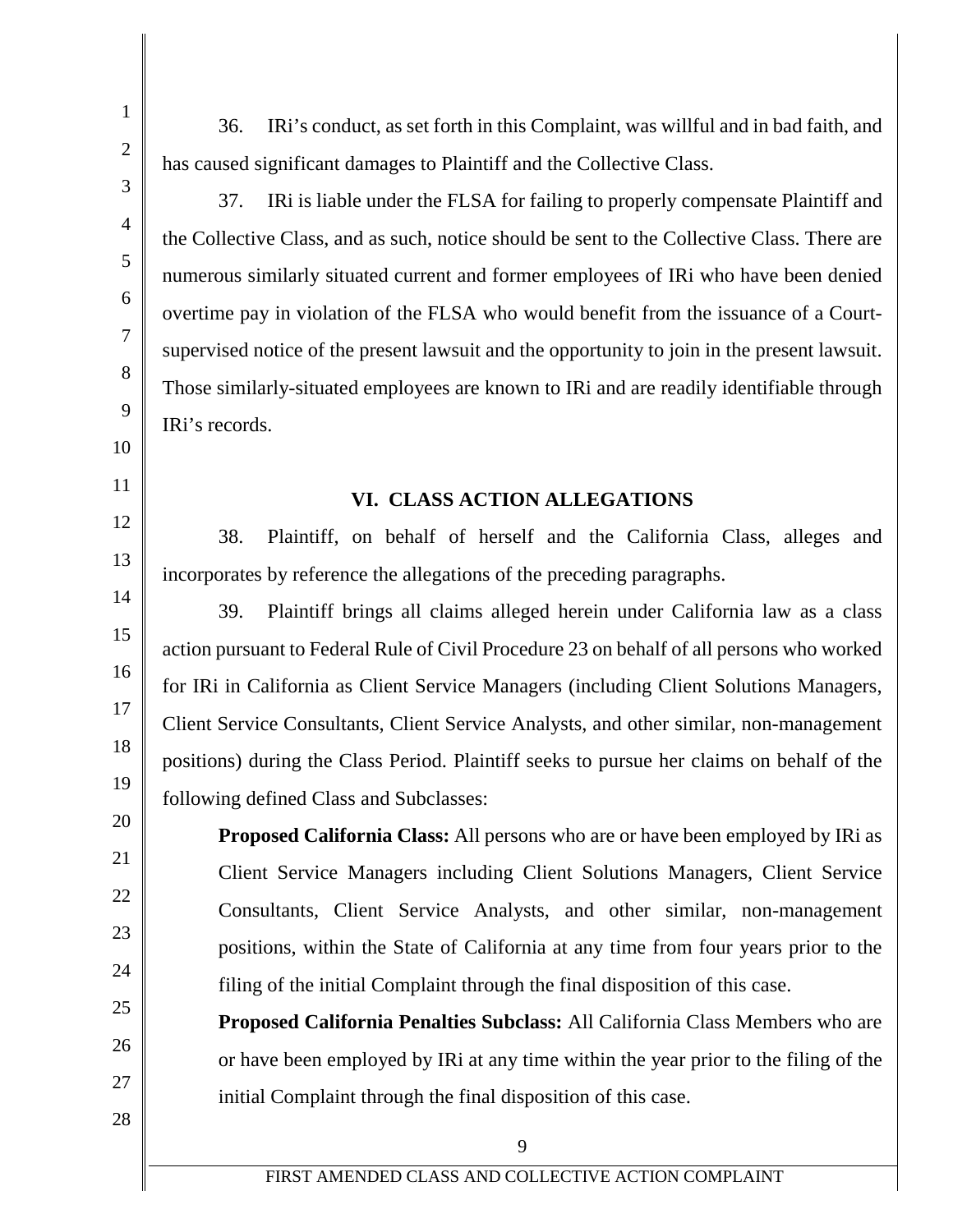**Proposed California Waiting Time Penalties Subclass:** All California Class Members who no longer work for IRi and have not worked for IRi for more than 72 hours within three years prior to the filing of the initial Complaint through the final disposition of this case.

40. Numerosity: The proposed California Class is so numerous that joinder of all members is impracticable. Plaintiff is informed and believes, and on that basis alleges, that during the relevant time period, IRi employed dozens of people who are geographically dispersed and who satisfy the definition of the Class Members. The names and addresses of the Class Members are available to the IRi. Notice can be provided to Class Members via first-class mail using techniques and a form of notice similar to those customarily used in class action lawsuits of this nature.

13 14

15

16

17

18

19

20

21

22

23

24

25

26

27

28

1

2

3

4

5

6

7

8

9

10

11

12

41. Typicality: Plaintiff's claims are typical of the Class Members, because Plaintiff, like other Class Members, was subjected to IRi's common, unlawful policies, practices, and procedures. Plaintiff is informed and believes that Client Service Managers routinely worked more than eight hours per day and more than 40 hours per week during the Class Period. Plaintiff had the same duties and responsibilities as other Class Members and was subject to IRi's policy and practice of: improperly treating and classifying these employees as "exempt" from state overtime law; misrepresenting to these employees that they were exempt from state overtime law; improperly failing to pay appropriate overtime compensation for all hours worked; failing to provide or authorize meal and rest breaks in compliance with state laws; failing to reimburse business expenses; and failing to maintain accurate time records of hours worked by the proposed California Class.

42. Plaintiff is typical of the proposed California Waiting Time Penalties Subclass, in that she no longer works for IRi, has not worked for IRi for more than 72 hours, and she is owed unpaid overtime compensation and meal-rest break premiums.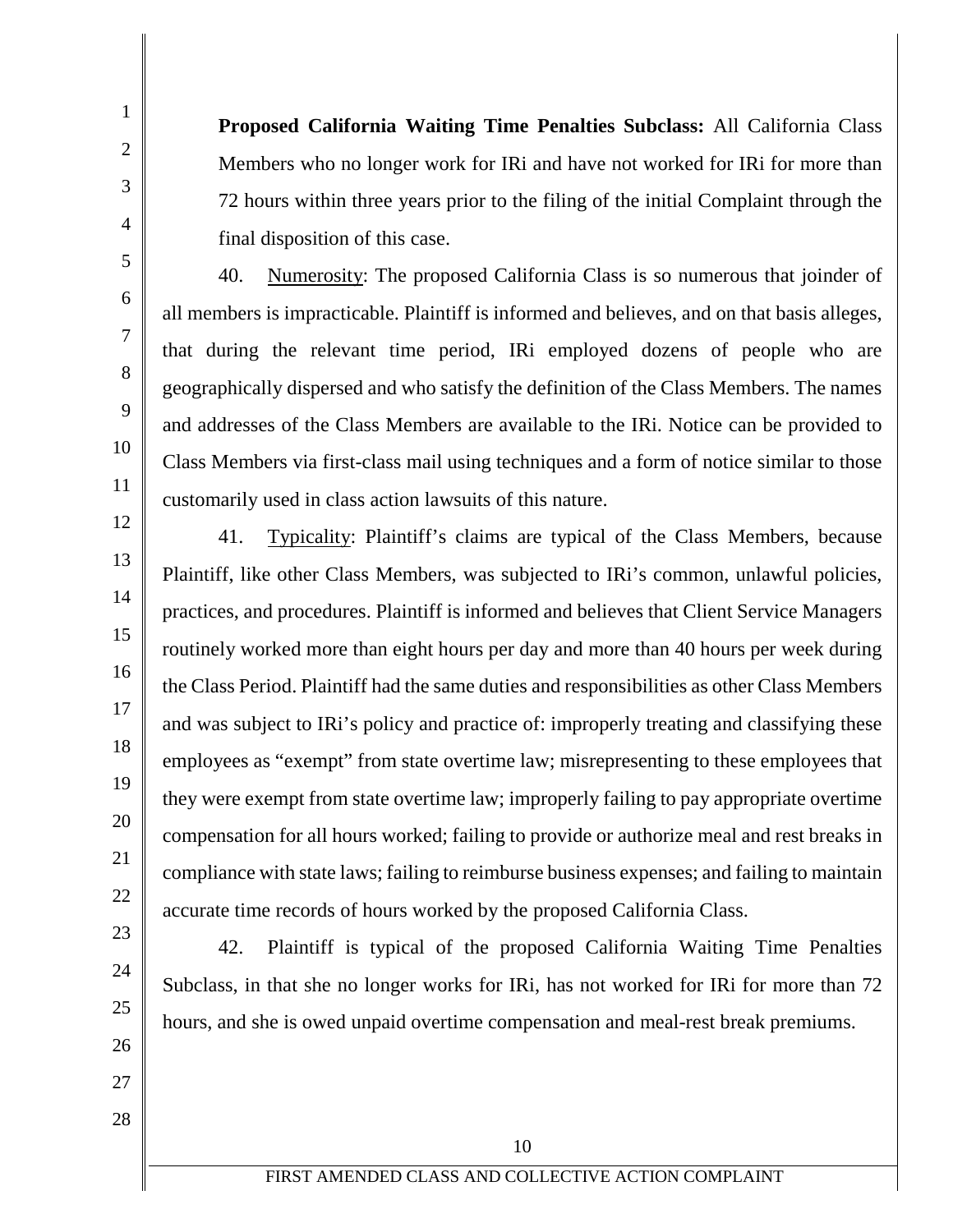- 43. Plaintiff is typical of the proposed California Penalties Subclass, in that she worked for IRi within one year prior to the filing of this suit, and IRi failed to issue her accurate itemized wage statements.
- 44. Superiority: A class action is superior to other available methods for the fair and efficient adjudication of this controversy, particularly in the context of wage-and-hour litigation where individual plaintiffs may lack the financial resources to vigorously prosecute separate lawsuits against a large corporate defendant, and fear retaliation and blackballing in their industry. Prosecuting hundreds of identical lawsuits statewide foes not promote judicial efficiency, equity, or consistency in judicial results.

45. Adequacy: Plaintiff is a member of the California Class, does not have any conflicts of interest with other Class Members, and will prosecute the case vigorously on behalf of the Class. Plaintiff will fairly and adequately protect the interests of the Class Members. Plaintiff has retained counsel competent and experienced in complex class actions and California wage-and-hour employment litigation.

46. Commonality: There are questions of law and fact common to Plaintiff and the Class Members that predominate over any questions affecting only individual members of the class. These common questions of law and fact include, without limitation:

(a) Whether IRi improperly classified Plaintiff and members of the proposed California Class as exempt;

(b) Whether IRi unlawfully failed to fully pay appropriate overtime compensation to members of the proposed California Class in violation of state wage laws;

(c) Whether IRi's policies and practices provide and/or authorize meal and rest periods in compliance with any applicable state laws;

1

2

3

4

12

9

10

11

- 13
- 14 15

16

17 18

19

20

21

22

23

24

25

26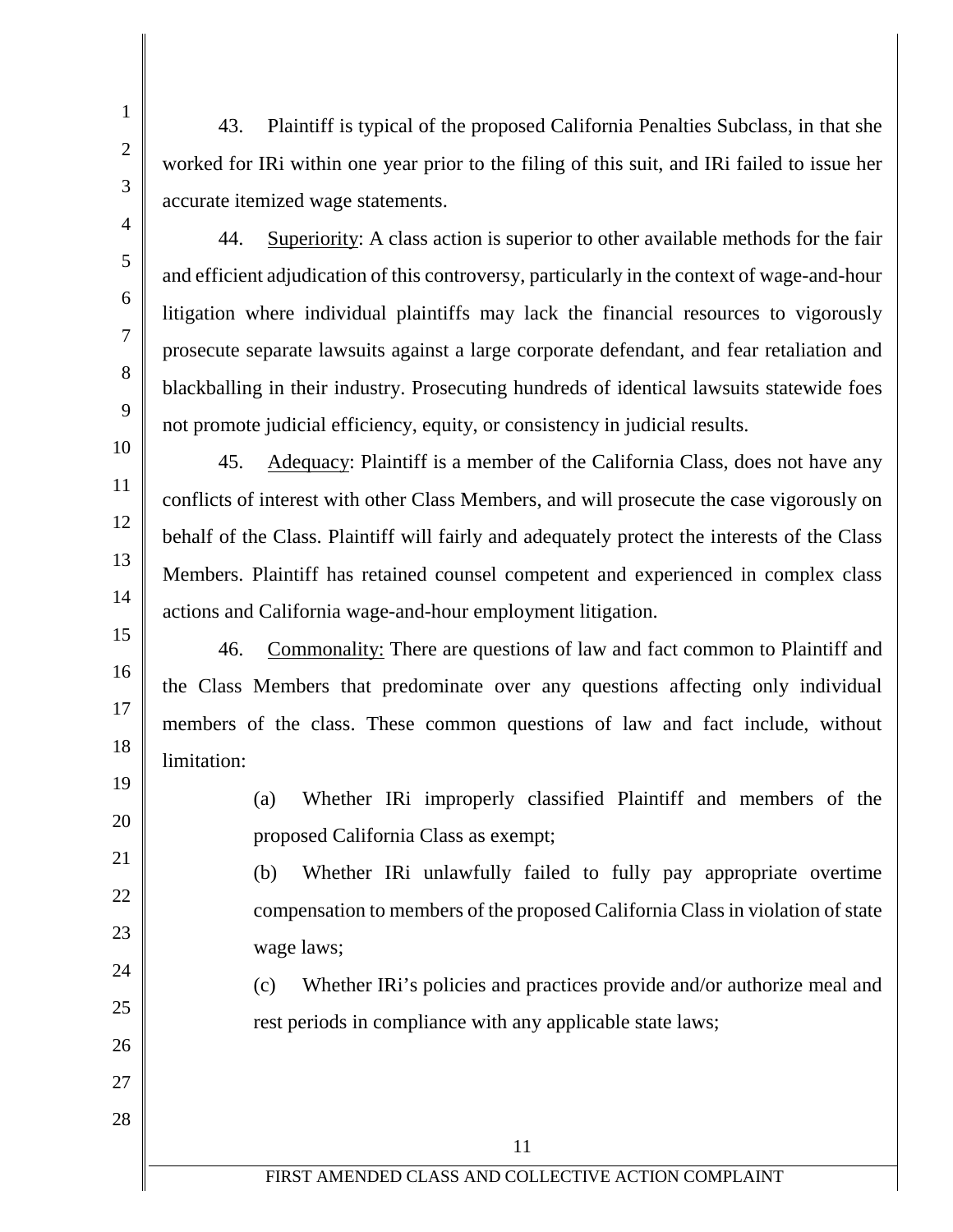(d) Whether Plaintiff and proposed California Class members who are no longer employed with IRi are entitled to penalties for failure to timely pay wages upon termination of employment pursuant to applicable state laws;

(e) Whether IRi failed to provide itemized wage statements showing all hours worked and all premiums earned by Plaintiff and the proposed California Class in violation of state wage laws;

(f) The proper measure of damages sustained by the proposed California Class; and

9 10

11

12

13

14

15

16

17

18

19

20

21

22

23

24

25

26

27

28

1

2

3

4

5

6

7

8

(g) Whether IRi's actions were willful.

47. Common questions of law and fact exist as to members of the California Penalties Subclass and predominate over any questions solely affecting individual members of the Subclass, including but not limited to whether IRi provided accurate, itemized wage statements to members of the Subclass.

48. Common questions of law and fact exist as to members of the California Waiting Time Penalties Subclass and predominate over any questions solely affecting individual members of the Subclass, including but not limited to whether IRi failed to timely pay wages and penalties due to members of the Subclass upon the conclusion of their employment.

49. This case is maintainable as a class action under Federal Rule of Civil Procedure 23(b)(1) because prosecution of actions by or against individual members of the class would result in inconsistent or varying adjudications and create the risk of incompatible standards of conduct for IRi. Furthermore, adjudication of separate actions by individual Class Members could create rulings that, as a practical matter, would be dispositive of the interests of other individuals not party to those actions, impeding their ability to protect their interests.

50. Class certification is also appropriate under Federal Rule of Civil Procedure 23(b)(3) because questions of law and fact common to the proposed California Class (and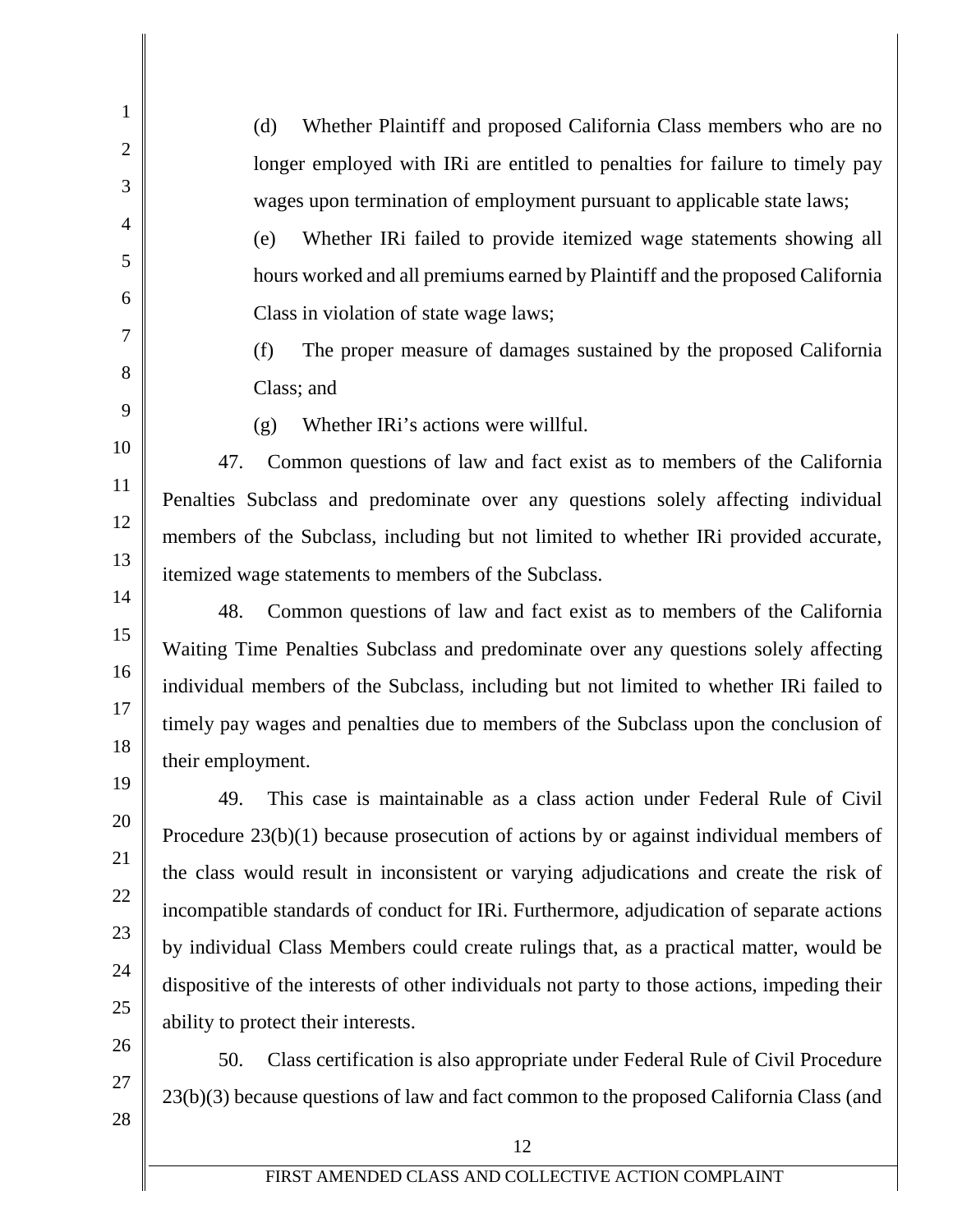| $\mathbf{1}$   | the proposed subclasses) predominate over any questions affecting only individual                |
|----------------|--------------------------------------------------------------------------------------------------|
| $\overline{2}$ | members of the proposed California Class (and proposed subclasses), and because a class          |
| 3              | action is superior to other available methods for the fair and efficient adjudication of this    |
| $\overline{4}$ | litigation. IRi's common and uniform policies and practices denied the proposed                  |
| 5              | California Class Members overtime pay to which they are entitled. The damages suffered           |
| 6              | by the individual proposed California Class Members are small compared to the burden             |
| $\tau$         | and expense of this litigation. Proposed California Class Members may fear workplace             |
| 8              | retaliation and being blackballed from obtaining future employment in the recruiting and         |
| 9              | staffing industry. In addition, class certification is superior because it will obviate the need |
| 10             | for unduly duplicative litigation that might result in inconsistent judgments about IRi's        |
| 11             | practices.                                                                                       |
| 12             | Plaintiff intends to send notice to all members of the Proposed California<br>51.                |
| 13             | Class to the extent required by Federal Rule of Civil Procedure 23. The names and                |
| 14             | addresses of the members of the Proposed California Class are available from IRi.                |
| 15             |                                                                                                  |
|                |                                                                                                  |
| 16             | <b>FIRST CAUSE OF ACTION</b>                                                                     |
| 17             | <b>FAILURE TO PAY OVERTIME UNDER THE FLSA</b>                                                    |
| 18             | $(29$ U.S.C. $\S 207)$                                                                           |
| 19             | (ON BEHALF OF PLAINTIFF AND THE COLLECTIVE CLASS)                                                |
| 20             | Plaintiff incorporates by reference in this cause of action each allegation of<br>52.            |
| 21             | the preceding paragraphs as though fully set forth herein.                                       |
| 22             | Plaintiff consents in writing to be party to this action, pursuant to 29 U.S.C.<br>53.           |
| 23             | § 216(b). Plaintiff's written consent form is attached hereto as Exhibit A. Plaintiff            |
| 24             | anticipates that other individuals will sign consent forms and join as plaintiffs.               |
| 25             | At all relevant times, IRi has been, and continues to be, an "employer"<br>54.                   |
| 26             | engaged in interstate commerce and/or the production of goods for commerce, within the           |
| 27             | meaning of the FLSA, 29 U.S.C. § 203. At all relevant times, IRi has employed and                |
| 28             | 13                                                                                               |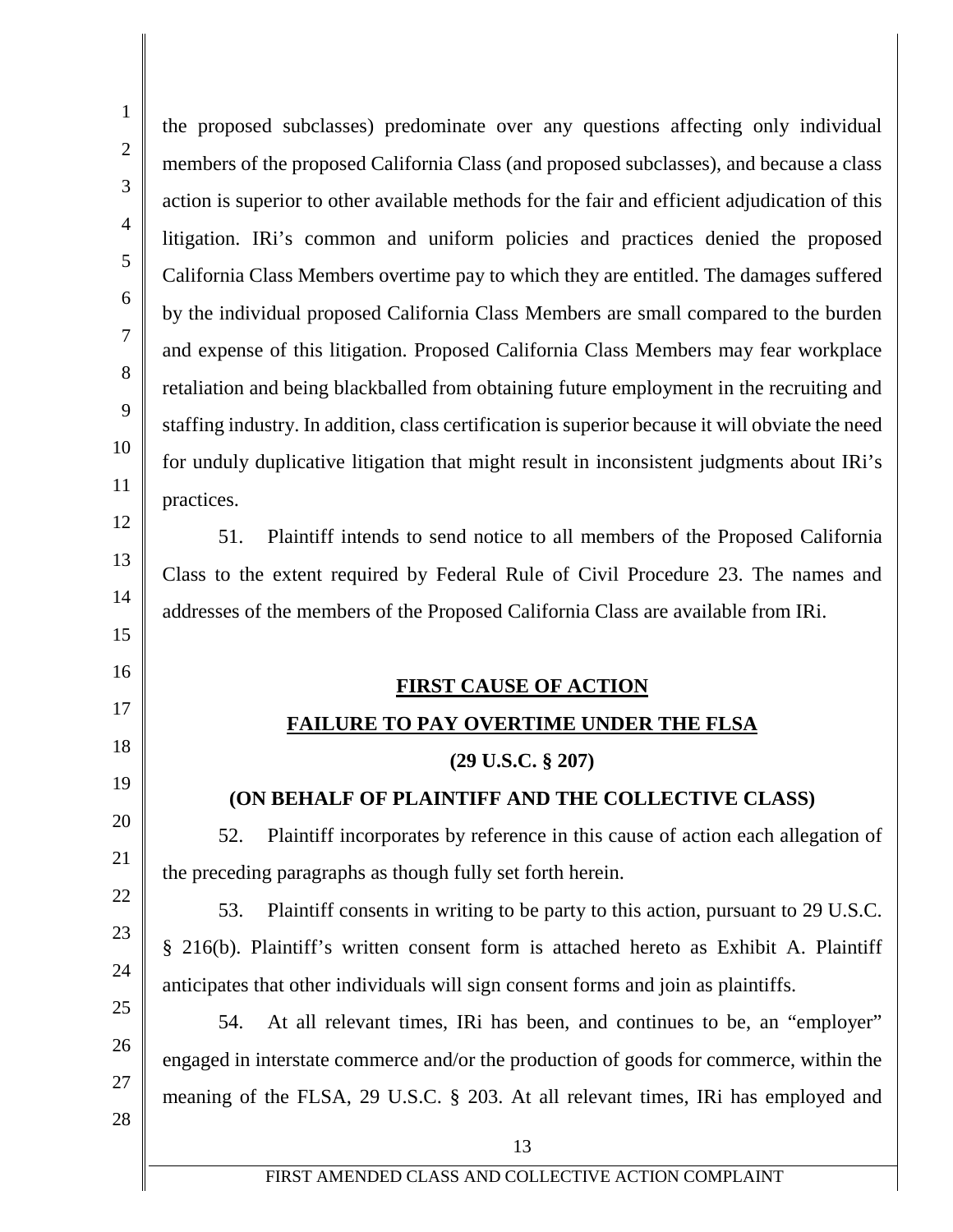19

20

21

22

23

1

continues to employ employees, including Plaintiff and the Collective Class. At all relevant times, upon information and belief, IRi has had gross operating revenues in excess of \$500,000.

55. The FLSA requires each covered employer, such as IRi, to compensate all non-exempt employees at a rate of not less than one-and-one-half times the regular rate of pay for work performed in excess of 40 hours per work week.

56. During Plaintiff's employment with IRi, within the applicable statute of limitations, Plaintiff and the Collective Class Members worked in excess of 40 hours per workweek. Despite the hours worked by Plaintiff and the Collective Class Members, IRi willfully, in bad faith, and in knowing violation of the FLSA, failed and refused to pay them the appropriate overtime compensation for all the hours worked in excess of 40.

57. By failing to accurately record, report, and/or preserve records of hours worked by Plaintiff and the Collective Class, IRi has failed to make, keep, and preserve records with respect to each of its employees sufficient to determine their wages, hours, and other conditions and practice of employment, in violation of the FLSA, 29 U.S.C. § 201 *et seq*.

58. The foregoing conduct, as alleged, constitutes a willful violation of the FLSA, within the meaning of 29 U.S.C. § 255(a).

59. Plaintiff, on behalf of herself and the Collective Class, seeks damages in the amount of their respective unpaid overtime compensation, liquidated damages from three years immediately preceding the filing of this action, plus interests and costs as allowed by law, pursuant to 29 U.S.C. §§ 216(b), 255(a), and 260, and such other legal and equitable relief as the Court deems just and proper.

24 25 26 27 28 14 60. Plaintiff, on behalf of herself and the Collective Class, seeks recovery of her attorneys' fees and costs to be paid by IRi, as provided by the FLSA, 29 U.S.C. § 216(b).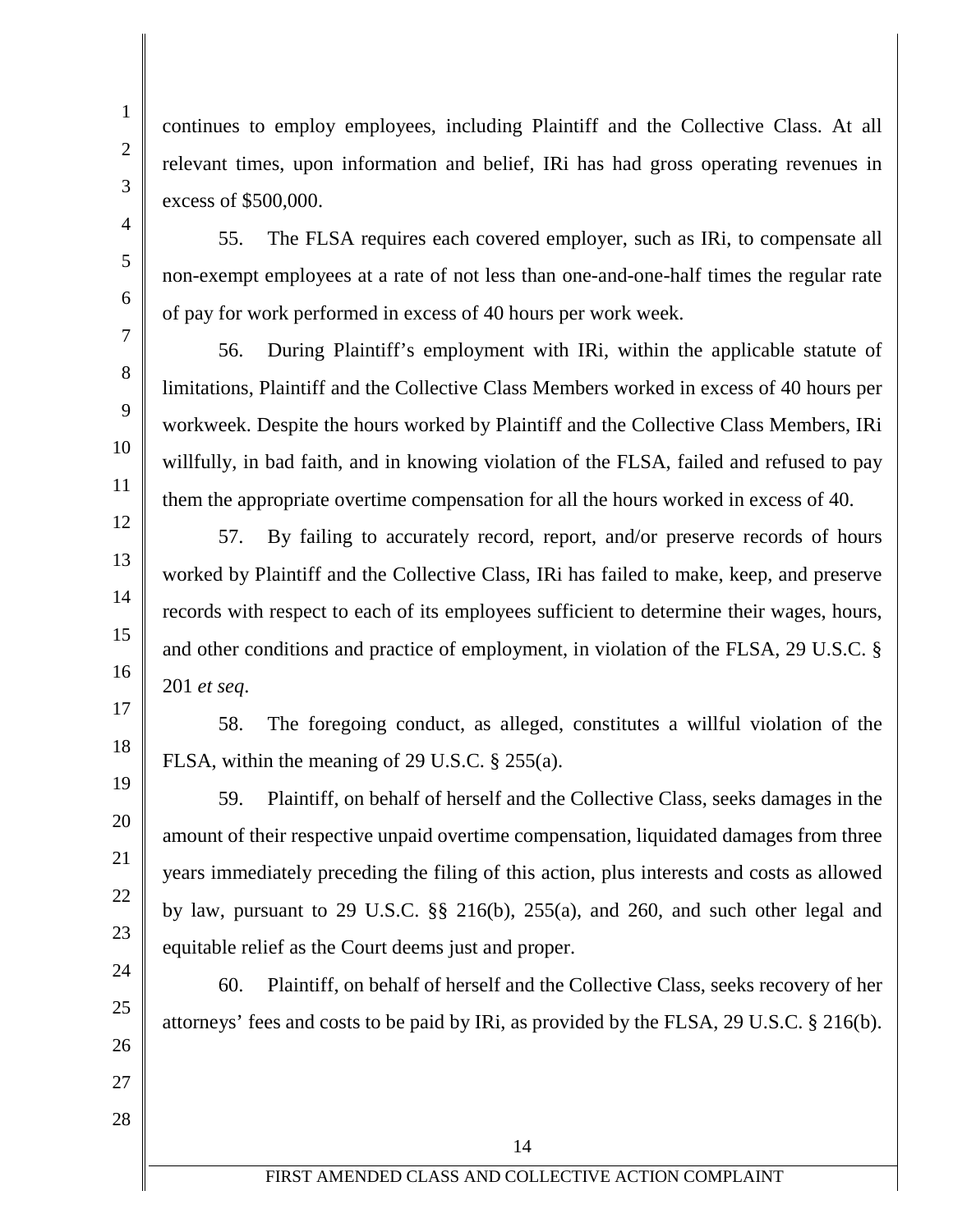1 2 3 4 5 6 7 8 9 10 11 12 13 14 15 16 17 18 19 20 21 22 23 24 25 26 27 28 FIRST AMENDED CLASS AND COLLECTIVE ACTION COMPLAINT 15 **SECOND CAUSE OF ACTION FAILURE TO PAY OVERTIME UNDER CALIFORNIA LAW (Cal. Labor Code §§ 510, 1194; IWC Wage Orders) (ON BEHALF OF PLAINTIFF AND THE CALIFORNIA CLASS)** 61. Plaintiff incorporates by reference in this cause of action each allegation of the preceding paragraphs as though fully set forth herein. 62. By failing to pay overtime compensation to Plaintiff and similarly situated California Class Members as alleged above, IRi has violated California Labor Code § 510 and IWC Wage Orders, which require overtime compensation for non-exempt employees. 63. IRi's failure to pay overtime was done willfully, in bad faith, and in knowing violation of the California Labor Code and IWC Wage Orders. 64. As a result of IRi's unlawful acts; Plaintiff and similarly situated California Class Members have been deprived of overtime compensation in an amount to be determined at trial, and are entitled to recovery of such amounts, plus interest thereon, penalties and attorneys' fees and costs, under California Labor Code § 1194 and California Code of Civil Procedure § 1021.5, and such other legal and equitable relief as the Court deems just and proper. **THIRD CAUSE OF ACTION FAILURE TO PROVIDE AND/OR AUTHORIZE MEAL AND REST PERIODS (Cal. Labor Code §§ 226.7, 512; IWC Wage Orders) (ON BEHALF OF PLAINTIFF AND THE CALIFORNIA CLASS)** 65. Plaintiff incorporates by reference in this cause of action each allegation of the preceding paragraphs as though fully set forth herein. 66. Plaintiff and California Class Members regularly worked in excess of five (5) hours a day without being afforded at least a half-hour uninterrupted meal period in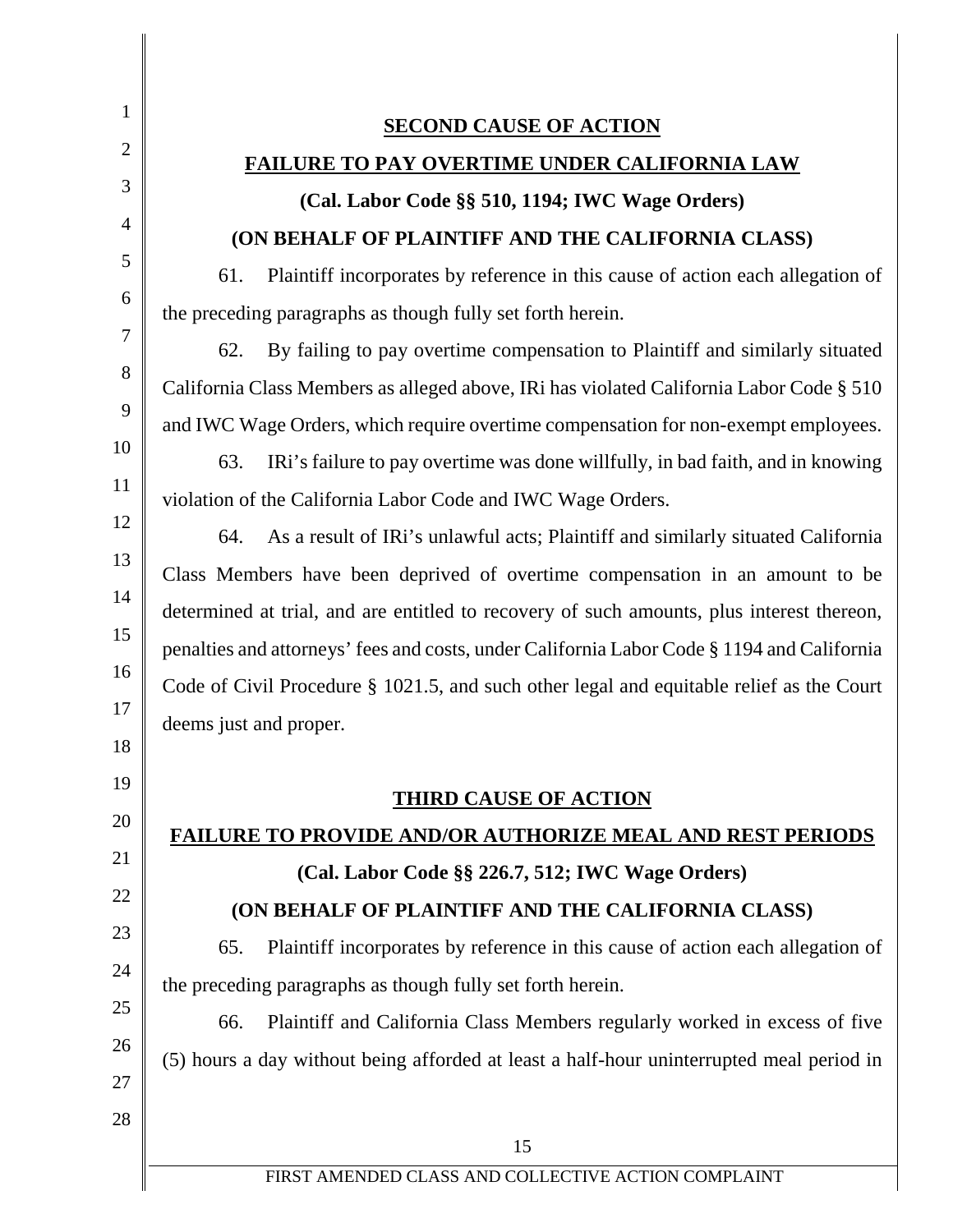1

which they were relieved of all duties, as required by California Labor Code §§ 226.7 and 512 and IWC Wage Orders.

67. Plaintiff and California Class Members have regularly worked in excess of ten (10) hours a day without being afforded a second half-hour uninterrupted meal period in which they were relieved of all duties, as required by California Labor Code §§ 226.7 and 512 and IWC Wage Orders.

68. Because IRi failed to afford proper meal periods, it is liable to Plaintiff and California Class Members for one hour of additional pay at the regular rate of compensation for each workday that the proper meal periods were not provided, pursuant to California Labor Code § 226.7 and IWC Wage Orders.

69. Plaintiff and California Class Members regularly worked more than three and one-half hours in a day without being authorized and permitted to take a 10-minute rest period in which they were relieved of all duties, and regularly worked more than six hours in a day without being authorized and permitted to take two, 10-minute rest periods in which they were relieved of all duties per four hours or major fraction thereof, as required under California Labor Code § 226.7 and IWC Wage Orders. Plaintiff and California Class Members have regularly worked in excess of 10 hours without being authorized and permitted to take additional 10-minute rest periods in which they were relieved of all duties,

70. Because IRi failed to afford proper rest periods, it is liable to Plaintiff and California Class Members for one hour of additional pay at the regular rate of compensation for each workday that the proper rest periods were not provided, pursuant to California Labor Code § 226.7(b) and IWC Wage Orders.

71. IRi's failure to pay meal and rest period premiums was done willfully, in bad faith, and in knowing violation of the California Labor Code and IWC Wage Orders.

72. By violating California Labor Code §§ 226.7 and 512, and IWC Wage Orders, IRi is also liable for reasonable attorneys' fees and costs for enforcing the public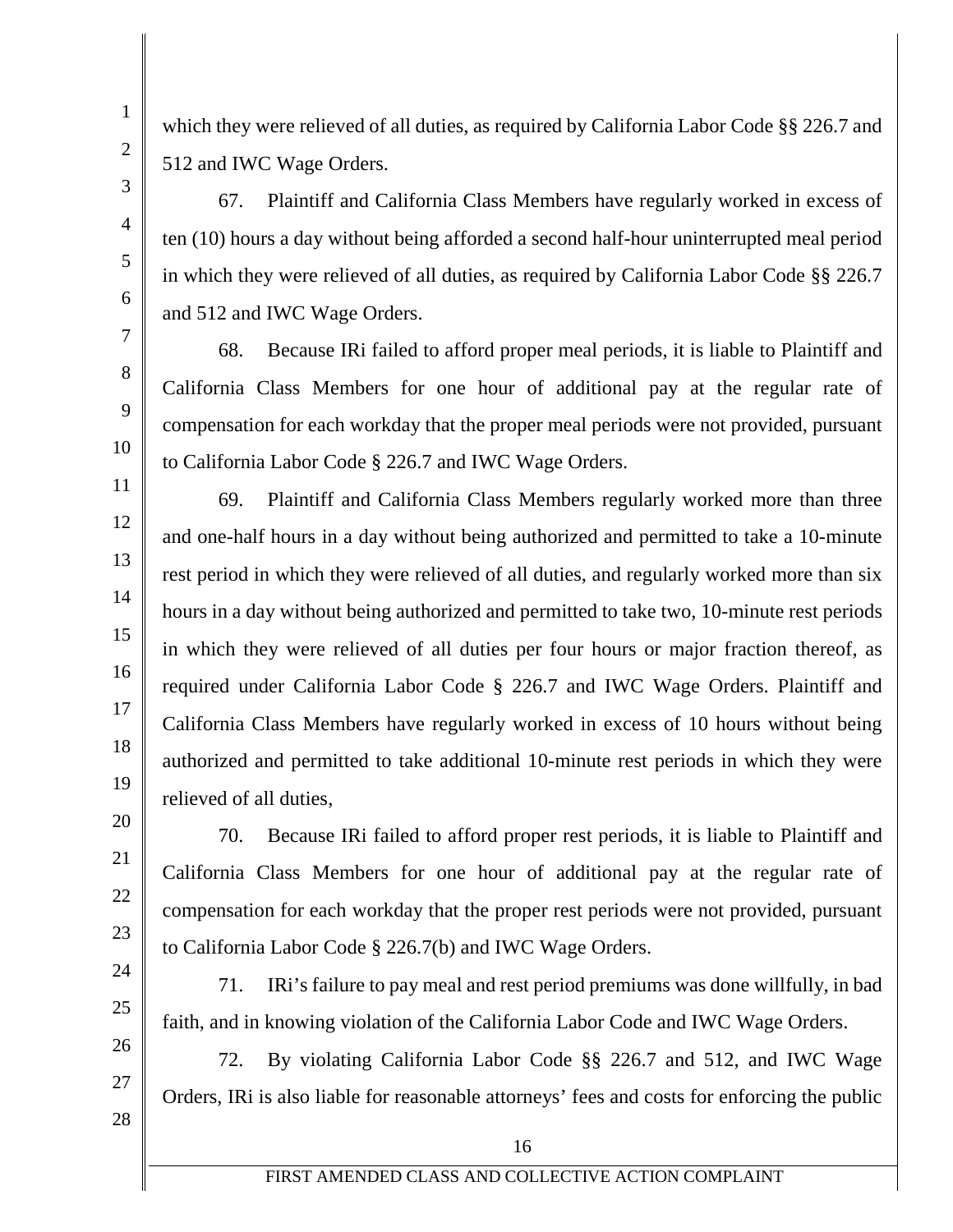| $\mathbf{1}$   | interest underpinning the aforementioned Labor Code provisions, under California Code       |  |
|----------------|---------------------------------------------------------------------------------------------|--|
| $\mathbf{2}$   | of Civil Procedure § 1021.5.                                                                |  |
| 3              |                                                                                             |  |
| $\overline{4}$ | <b>FOURTH CAUSE OF ACTION</b>                                                               |  |
| 5              | <b>FAILURE TO PROVIDE ACCURATE ITEMIZED WAGE STATEMENTS</b>                                 |  |
| 6              | (Cal. Labor Code § 226; IWC Wage Orders)                                                    |  |
| 7              | <b>(ON BEHALF OF PLAINTIFF</b>                                                              |  |
| 8              | AND THE CALIFORNIA PENALTIES SUBCLASS)                                                      |  |
| 9              | Plaintiff incorporates by reference in this cause of action each allegation of<br>73.       |  |
| 10             | the preceding paragraphs as though fully set forth herein.                                  |  |
| 11             | California Labor Code $\S$ 226(a) and IWC Wage Orders require employers<br>74.              |  |
| 12             | semi-monthly or at the time of each payment of wages to furnish each California employee    |  |
| 13             | with a statement itemizing, among other things, the total hours worked by the employee.     |  |
| 14             | California Labor Code § 226(e) provides that if an employer knowingly and intentionally     |  |
| 15             | fails to provide a statement itemizing, among other things, the total hours worked by the   |  |
| 16             | employee, then the employee is entitled to recover the greater of all actual damages or     |  |
| 17             | fifty dollars (\$50) for the initial violation and one hundred dollars (\$100) for each     |  |
| 18             | subsequent violation, up to four thousand dollars (\$4,000).                                |  |
| 19             | IRi knowingly and intentionally failed to furnish Plaintiff and similarly<br>75.            |  |
| 20             | situated California Penalties Subclass Members with timely, itemized statements showing     |  |
| 21             | the total hours worked, as required by California Labor Code $\S 226(e)$ and IWC Wage       |  |
| 22             | Orders. As a result, IRi is liable to Plaintiff and similarly situated Subclass Members for |  |
| 23             | the amounts provided by California Labor Code $\S 226(e)$ .                                 |  |
| 24             | As a direct and proximate result of IRi's failure to maintain payroll records,<br>76.       |  |
| 25             | Plaintiff and similarly situated Subclass Members have suffered actual economic harm as     |  |
| 26             | they have been precluded from accurately monitoring the number of hours worked and          |  |
| 27             | thus seeking all accrued overtime pay.                                                      |  |
| 28             |                                                                                             |  |
|                | 17                                                                                          |  |
|                | FIRST AMENDED CLASS AND COLLECTIVE ACTION COMPLAINT                                         |  |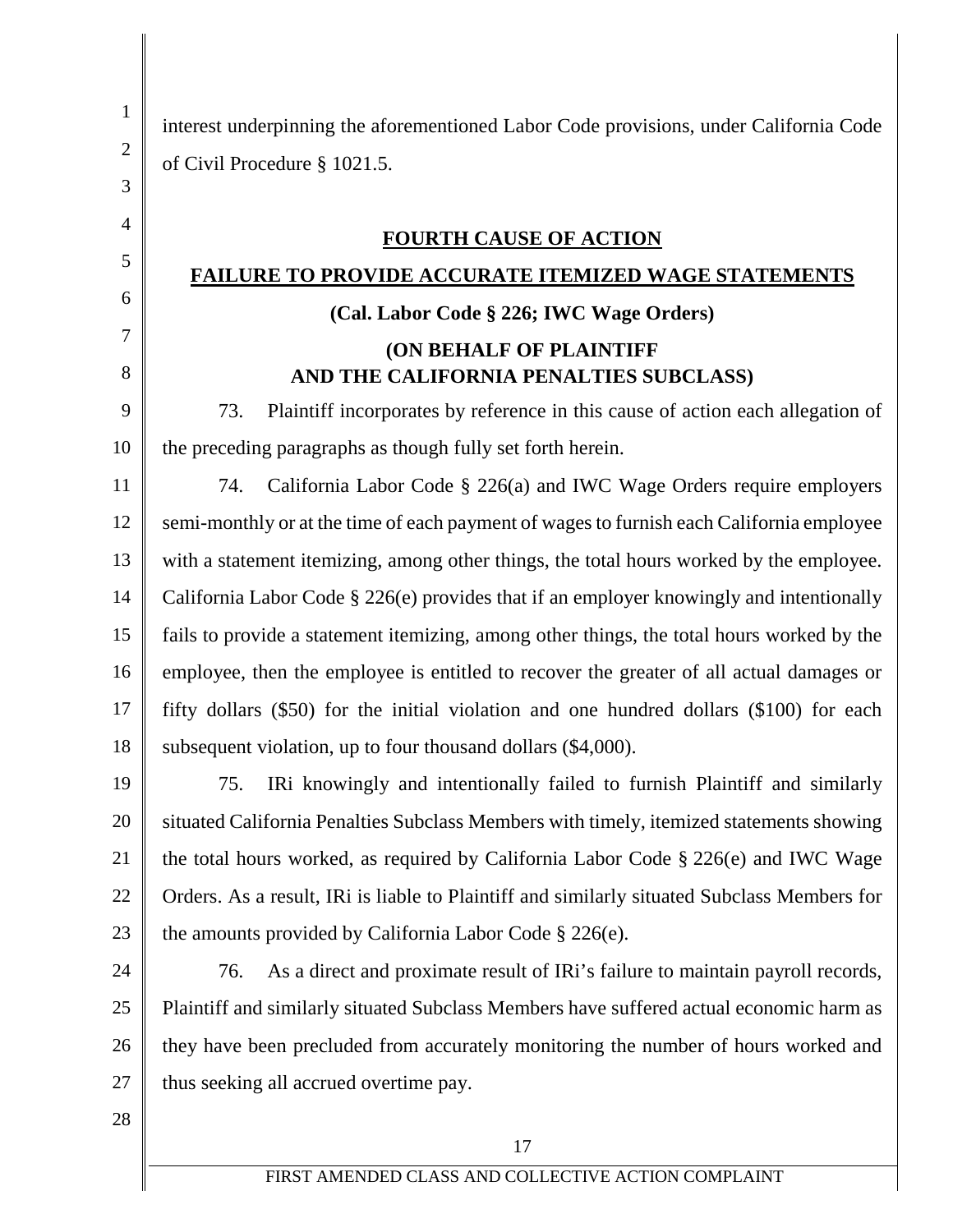1 2 3 4 5 6 7 8 9 10 11 12 13 14 15 16 17 18 19 20 21 22 23 24 25 26 27 28 18 77. Plaintiff, on behalf of herself and similarly situated California Penalties Subclass Members, requests relief for the amounts provided by California Labor Code § 226(e) as well as attorneys fees and costs provided by California Labor Code § 226(e) and California Code of Civil Procedure § 1021.5. **FIFTH CAUSE OF ACTION FAILURE TO PAY WAGES DUE UPON DISCHARGE AND WAITING TIME PENALTIES (Cal. Labor Code §§ 201-204) (ON BEHALF OF PLAINTIFF AND THE CALIFORNIA WAITING TIME PENALTIES SUBCLASS)** 78. Plaintiff incorporates by reference in this cause of action each allegation of the preceding paragraphs as though fully set forth herein. 79. California Labor Code §§ 201 and 202 require an employer to pay its employees all wages due within the time specified by law. California Labor Code § 203 provides that if an employer willfully fails to pay such wages, the employer must continue to pay the subject employees' wages until the back wages are paid in full or an action is commenced, up to a maximum of thirty days of wages. 80. Plaintiff and California Class Members who ceased employment with IRi are entitled to unpaid compensation, but to date have not received such compensation, more than 72 hours after the cessation of their employment. 81. IRi failed to pay the earned and unpaid wages of Plaintiff and Subclass Members within 30 days from the time such wages should have been paid under California Labor Code §§ 201 and 202. 82. IRi failed to pay timely wages in accordance with California Labor Code § 204. 83. IRi willfully failed to timely compensate Plaintiff and Subclass Members for all hours worked.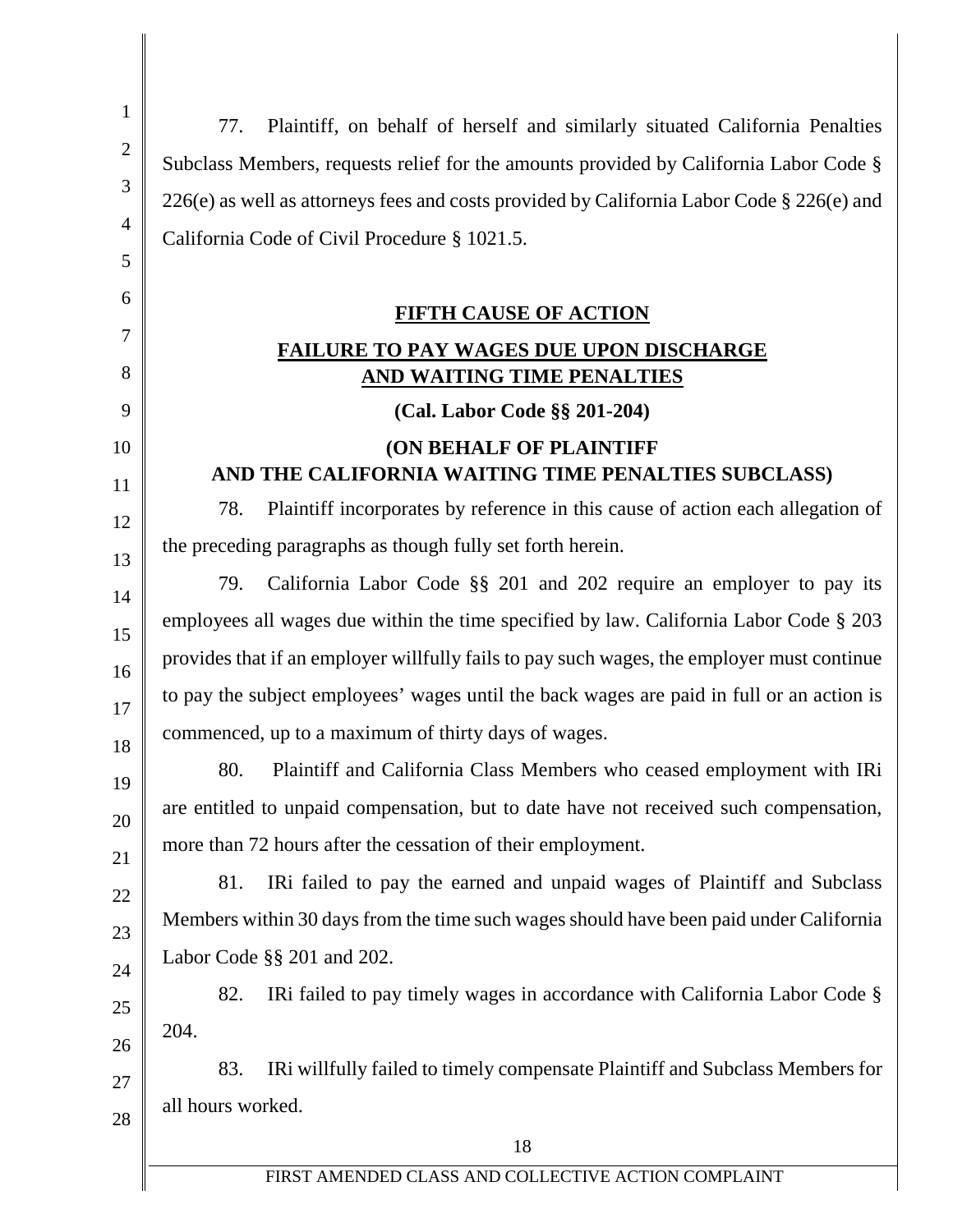18

19

20

21

22

23

24

25

26

27

28

84. As a result of the aforementioned legal violations, IRi is liable to Plaintiff and Subclass Members whose employment ended during the Class Period for waiting time penalties, together with interest thereon and reasonable attorneys' fees and costs, under California Labor Code § 203.

#### **SIXTH CAUSE OF ACTION**

### **FAILURE TO PROVIDE REIMBURSEMENT OF BUSINESS EXPENSES**

#### **(Cal. Labor Code § 2802)**

#### **(ON BEHALF OF PLAINTIFF AND THE CALIFORNIA CLASS)**

85. Plaintiff incorporates by reference in this cause of action each allegation of the preceding paragraphs as though fully set forth herein.

86. While acting on the direct instruction of IRi and discharging their duties for it, Plaintiff and California Class Members have incurred work-related expenses. Such expenses include, but are not limited to, use of home internet for IRi purposes, printing and photocopying, cloud storage for IRi documents, car expenses for work-related travel, and expenses incurred while entertaining clients. Plaintiff and California Class Members incurred these substantial expenses and losses as a direct result of performing their job duties for IRi.

87. IRi has failed to properly indemnify Plaintiff and California Class Members for these expenditures and losses that they incurred in direct consequence of the discharge of their duties for IRi and/or in obedience of IRi's direction without properly indemnifying for these losses, IRi has violated California Labor Code § 2802.

88. By unlawfully failing to reimburse Plaintiff and California Class Members for such business expenses, IRi is also liable for reasonable attorneys' fees and costs under California Labor Code § 2802(c).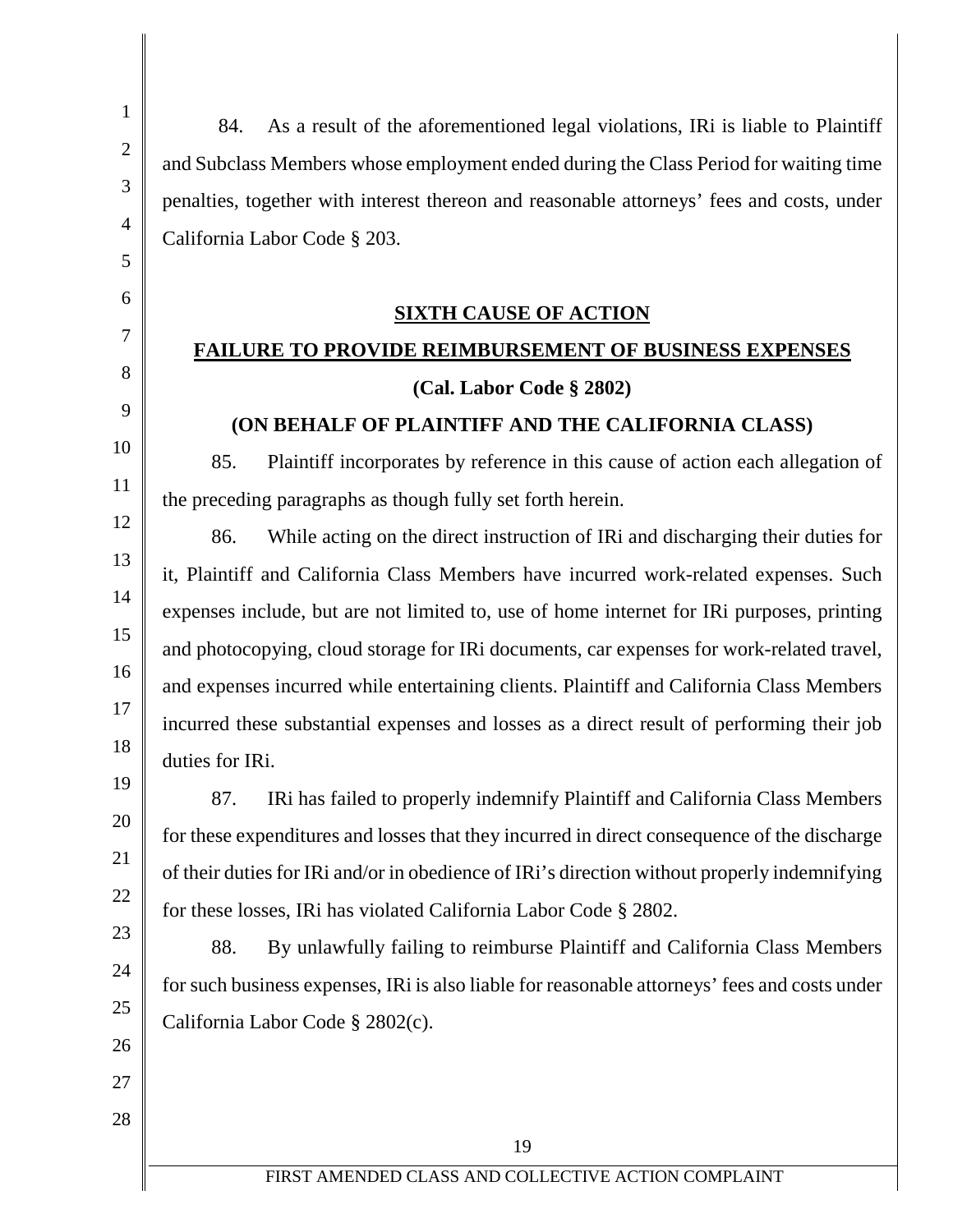**SEVENTH CAUSE OF ACTION VIOLATIONS OF THE UNFAIR COMPETITION LAW (Cal. Business & Professions Code § 17200** *et seq.***) (ON BEHALF OF PLAINTIFF AND THE CALIFORNIA CLASS)** 89. Plaintiff incorporates by reference in this cause of action each allegation of the preceding paragraphs as though fully set forth herein. 90. Section 17200 of the California Business & Professions Code – California's Unfair Competition Law – prohibits unfair competition by prohibiting, *inter alia*, any unlawful or unfair business acts or practices. The foregoing conduct by IRi, as alleged, constitutes unlawful business actions and practices in violation of § 17200 *et seq*. 91. Pursuant to § 17200 *et seq.*, Plaintiff and California Class Members are entitled to injunctive relief against IRi's ongoing unlawful business practices. If an injunction does not issue enjoining IRi from engaging in the unlawful business practices described above, Plaintiff, California Class Members, and the general public will be irreparably injured. 92. Plaintiff and California Class Members have no plain, speedy, and adequate remedy at law. IRi, if not enjoined by this Court, will continue to engage in the unlawful business practices described above in violation of § 17200 *et seq.* in derogation of the rights of Plaintiff, of California Class Members, and of the general public.

93. Pursuant to California Business & Professions Code § 17200 *et seq.*, Plaintiff and the California Class are entitled to: restitution of the overtime earnings and other unpaid wages and premiums alleged herein that IRi has improperly withheld and retained during a period that commences four years prior to the filing of this action; a permanent injunction requiring IRi to pay overtime and meal/rest premiums to all workers in California as defined herein; and an award of attorneys' fees and costs pursuant to California Code of Civil Procedure § 1021.5 and other applicable law.

27 28

1

2

3

4

5

6

7

8

9

10

11

12

13

14

15

16

17

18

19

20

21

22

23

24

25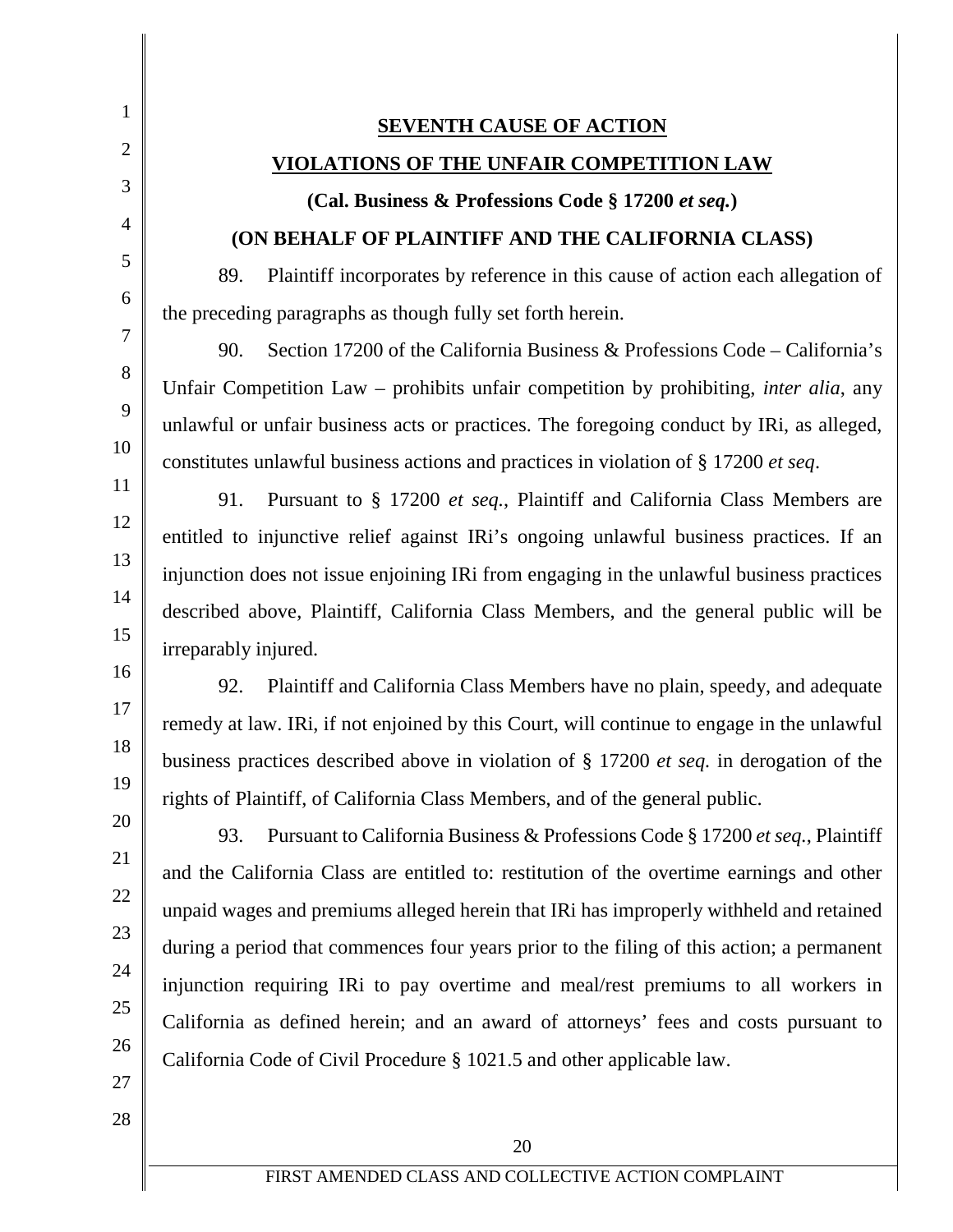| 1              |                                                                                                  |
|----------------|--------------------------------------------------------------------------------------------------|
| $\overline{2}$ | <b>EIGHTH CAUSE OF ACTION</b>                                                                    |
| 3              | <b>CIVIL PENALTIES PURSUANT TO</b><br>PRIVATE ATTORNEYS GENERAL ACT OF 2004                      |
| 4              | (Cal. Labor Code § 2698, et seq.)                                                                |
| 5              | <b>(ON BEHALF OF PLAINTIFF</b>                                                                   |
| 6              | AND THE CALIFORNIA PENALTIES SUBCLASS)                                                           |
| 7              | Plaintiff, on behalf of herself and the California Penalties Subclass, alleges<br>94.            |
| 8              | and incorporates by reference the allegations in the preceding paragraphs.                       |
| 9              | The Labor Code Private Attorneys General Act ("PAGA"), California Labor<br>95.                   |
| 10             | Code § 2698, et seq., enables a Court to award civil penalties for violations of the Labor       |
| 11             | Code that, prior to the Act, could be assessed and collected only by the Labor and               |
| 12             | Workforce Development Agency.                                                                    |
| 13             | Plaintiff has provided notice pursuant to California Labor Code § 2699.3,<br>96.                 |
| 14             | and on August 9, 2017, asked the California Labor and Workforce Development Agency               |
| 15             | if it intended to investigate alleged Labor Code violations, as set forth in the letter attached |
| 16             | hereto as Exhibit B ("PAGA Notice").                                                             |
| 17             | Sixty-five days have passed since the postmark date of Plaintiff's PAGA<br>97.                   |
| 18             | Notice, and the Agency has not provided notice to Plaintiff regarding its intention to           |
| 19             | investigate the alleged violations. As such, pursuant to California Labor Code §                 |
| 20             | $2699.3(a)(2)(A)$ , Plaintiff has exhausted her notice requirement and seeks civil penalties     |
| 21             | under California Labor Code § 2698, et seq.                                                      |
| 22             | Accordingly, on behalf of herself and all other California Penalties Subclass<br>98.             |
| 23             | (hereinafter, "Subclass") members, who have worked for IRi at any time since one year            |
| 24             | prior to the filing of the initial Complaint to the trial in this action, Plaintiff alleges as   |
| 25             | follows:                                                                                         |
| 26             | California Labor Code § 558 imposes civil penalties, in addition to any other<br>99.             |
| 27             | civil or criminal penalty provided by law, upon any employer or other person acting on           |
| 28             | behalf of an employer who violates a section of Division 2, Part 2, Chapter 1 of the Labor       |
|                | 21                                                                                               |
|                | FIRST AMENDED CLASS AND COLLECTIVE ACTION COMPLAINT                                              |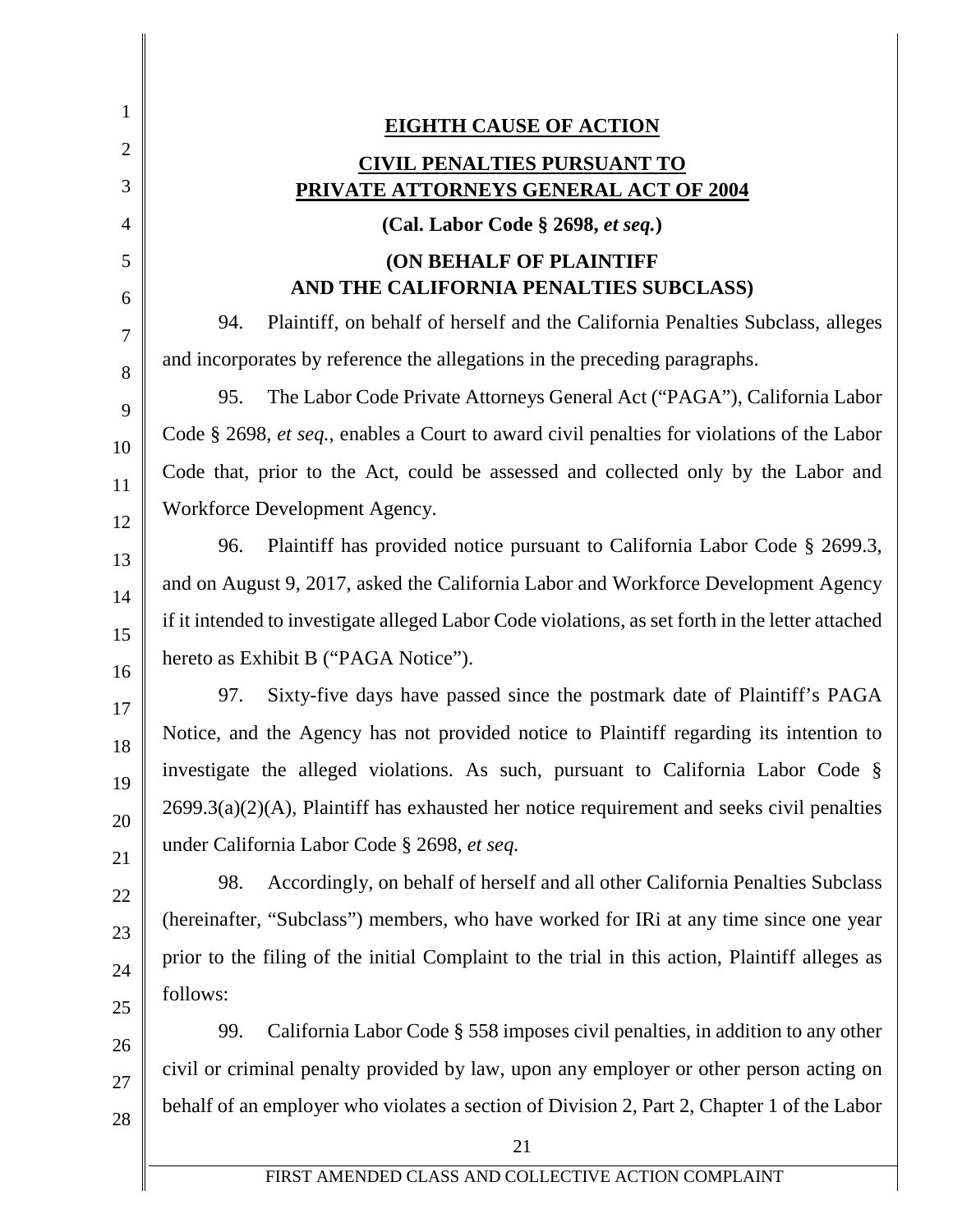Code or any provision regulating hours and days of work in any Industrial Welfare Commission Wage Order. Pursuant to Labor Code § 558, IRi is subject to a civil penalty of (1) for an initial violation, fifty dollars (\$50) for underpaid Plaintiff and each underpaid Subclass member for each pay period for which the employee was not paid appropriate overtime premiums under Labor Code § 510, as alleged in the Second Claim for Relief, in addition to an amount sufficient to recover unpaid wages; and (2) for each subsequent violation, one hundred dollars (\$100) for underpaid Plaintiff and each underpaid Subclass member for each pay period for which the employee was underpaid under Labor Code § 510, as alleged in the Second Claim for Relief, in an addition to an amount sufficient to recover underpaid wages.

100. Under California Labor Code § 558, described above, IRi is subject to a civil penalty of (1) for an initial violation, fifty dollars (\$50) for underpaid Plaintiff and each underpaid Subclass member for each pay period for which the employee was not provided a meal period under Labor Code § 512, as alleged in the Third Claim for Relief, in addition to an amount sufficient to recover underpaid wages; and (2) for each subsequent violation, one hundred dollars (\$100) for underpaid Plaintiff and each underpaid Subclass member for each pay period for which the employee was underpaid under Labor Code § 512, as alleged in the Third Claim for Relief, in addition to an amount sufficient to recover underpaid wages.

101. Under California Labor Code § 2699(f)(2), which provides a civil penalty for those violations of the Labor Code which lack a corresponding statutory penalty, IRi is subject to a civil penalty of one hundred dollars (\$100) for Plaintiff and each Subclass member per pay period for the initial violation of Labor Code § 226.7 for failing to provide meal periods, as alleged in the Third Claim for Relief, and two hundred dollars (\$200) for Plaintiff and each Subclass member per pay period for each subsequent violation of Labor Code § 226.7 for failing to provide meal periods, as alleged in the Third Claim for Relief.

28

26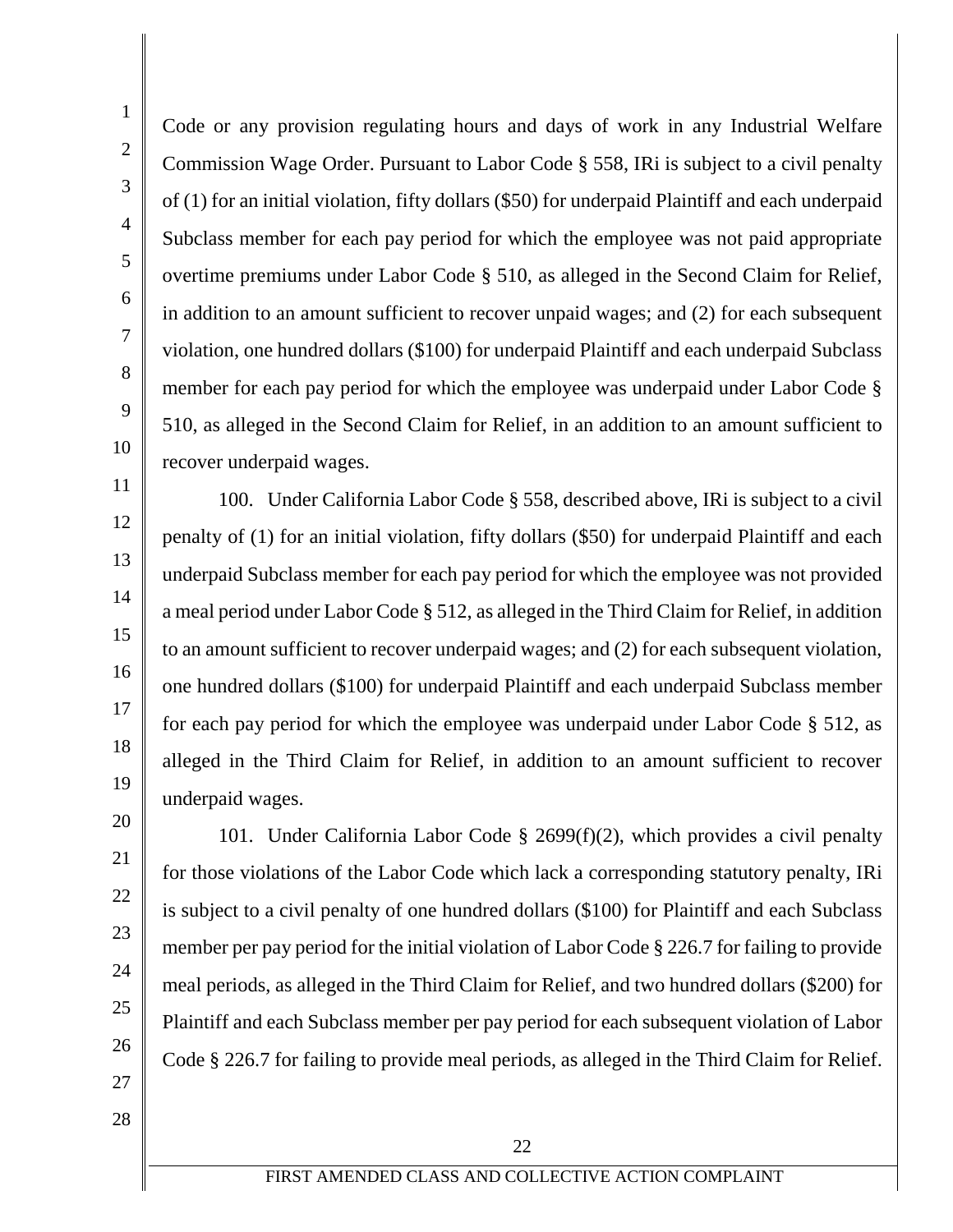27

28

102. Under California Labor Code § 2699(f)(2), described above, IRi is subject to a civil penalty of one hundred dollars (\$100) for Plaintiff and each Subclass member per pay period for the initial violation of Labor Code § 226.7 for failing to provide rest periods, as alleged in the Third Claim for Relief, and two hundred dollars (\$200) for Plaintiff and each Subclass member per pay period for each subsequent violation of Labor Code § 226.7 for failing to provide rest periods, as alleged in the Third Claim for Relief.

103. Under California Labor Code § 226.3, which provides for civil penalties for violations of the California Labor Code § 226(a) in addition to any other penalty provided by law, IRi is subject to a civil penalty of two hundred fifty dollars (\$250) for Plaintiff and each Subclass member for the first violation of Labor Code §226(a), as alleged in the Fourth Claim for Relief, and one thousand dollars (\$1,000) for Plaintiff and each Subclass member for each subsequent violation of Labor Code § 226(a) for failure to provide timely, accurate, itemized wage statements, as alleged in the Fourth Claim for Relief.

104. Under California Labor Code § 2699(f)(2), described above, IRi is subject to a civil penalty of one hundred dollars (\$100) for Plaintiff and each Subclass member whose employment with IRi terminated per pay period for the initial violation of Labor Code §§ 201-203 for failure to pay earned wages upon discharge, as alleged in the Fifth Claim for Relief, and two hundred dollars (\$200) for Plaintiff and each Subclass member per pay period for each subsequent violation of Labor Code §§ 201-203, as alleged in the Fifth Claim for Relief.

105. Under California Labor Code § 2699(f)(2), described above, IRi is subject to a civil penalty of one hundred dollars (\$100) for Plaintiff and each underpaid Subclass member per pay period for the initial violation of Labor Code § 2802 for failure to reimburse business expenses, as alleged in the Sixth Claim for Relief, and two hundred dollars (\$200) for Plaintiff and each underpaid Subclass member per pay period for each subsequent violation of Labor Code § 2802, as alleged in the Sixth Claim for Relief.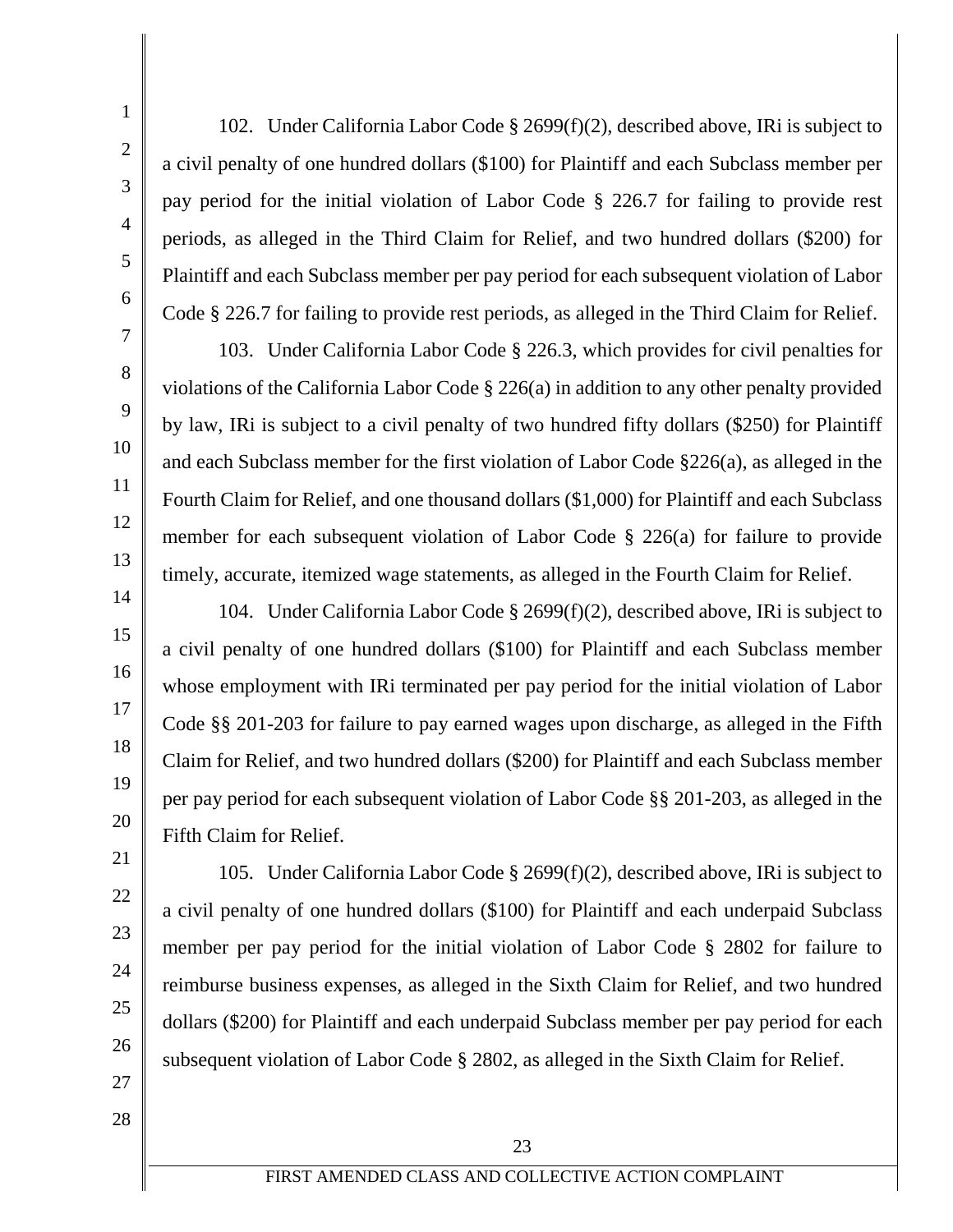| $\mathbf{1}$<br>$\overline{2}$<br>3 | 106. Under California Labor Code 2699(g)(1), IRi is liable for attorneys' fees and<br>costs with respect to the violations alleged herein. |  |
|-------------------------------------|--------------------------------------------------------------------------------------------------------------------------------------------|--|
| $\overline{4}$                      |                                                                                                                                            |  |
| 5                                   | <b>PRAYER FOR RELIEF</b>                                                                                                                   |  |
| 6                                   | 107. WHEREFORE, Plaintiff, on behalf of herself and the members of the                                                                     |  |
| $\overline{7}$                      | proposed Collective Class and the proposed California Class, request judgment and the                                                      |  |
| 8                                   | following specific relief against IRi as follows:                                                                                          |  |
| 9                                   | That the Court determine that this action may proceed as a collective<br>A.                                                                |  |
| 10                                  | action under 29 U.S.C. § 216(b) of the FLSA;                                                                                               |  |
| 11                                  | That the Court determine that this action may be maintained as a<br><b>B.</b>                                                              |  |
| 12                                  | class action under Code of Civil Procedure § 382;                                                                                          |  |
| 13                                  | $\mathcal{C}$ .<br>That IRi is found to have violated the overtime provisions of the                                                       |  |
| 14                                  | FLSA as to Plaintiff and the Collective Class;                                                                                             |  |
| 15                                  | That IRi is found to have violated the FLSA by failing to maintain<br>D.                                                                   |  |
| 16                                  | accurate time records of all the hours worked by Plaintiff and the Collective                                                              |  |
| 17                                  | Class;                                                                                                                                     |  |
| 18                                  | E.<br>That IRi is found to have violated the overtime, meal/rest period,                                                                   |  |
| 19                                  | itemized wage statement, waiting time penalty, and business expense                                                                        |  |
| 20                                  | reimbursement provisions of the California wage laws cited above as to                                                                     |  |
| 21                                  | Plaintiff and the California Class;                                                                                                        |  |
| 22                                  | That IRi's violations as described above are found to be willful;<br>F.                                                                    |  |
| 23                                  | An award to Plaintiff and the Collective and California Classes for<br>G.                                                                  |  |
| 24                                  | the amount of unpaid wages and expenses owed, liquidated damages and                                                                       |  |
| 25                                  | penalties where provided by state and federal law, and interest thereon,                                                                   |  |
| 26                                  | subject to proof at trial;                                                                                                                 |  |
| 27                                  |                                                                                                                                            |  |
| 28                                  | 24                                                                                                                                         |  |
|                                     | FIRST AMENDED CLASS AND COLLECTIVE ACTION COMPLAINT                                                                                        |  |